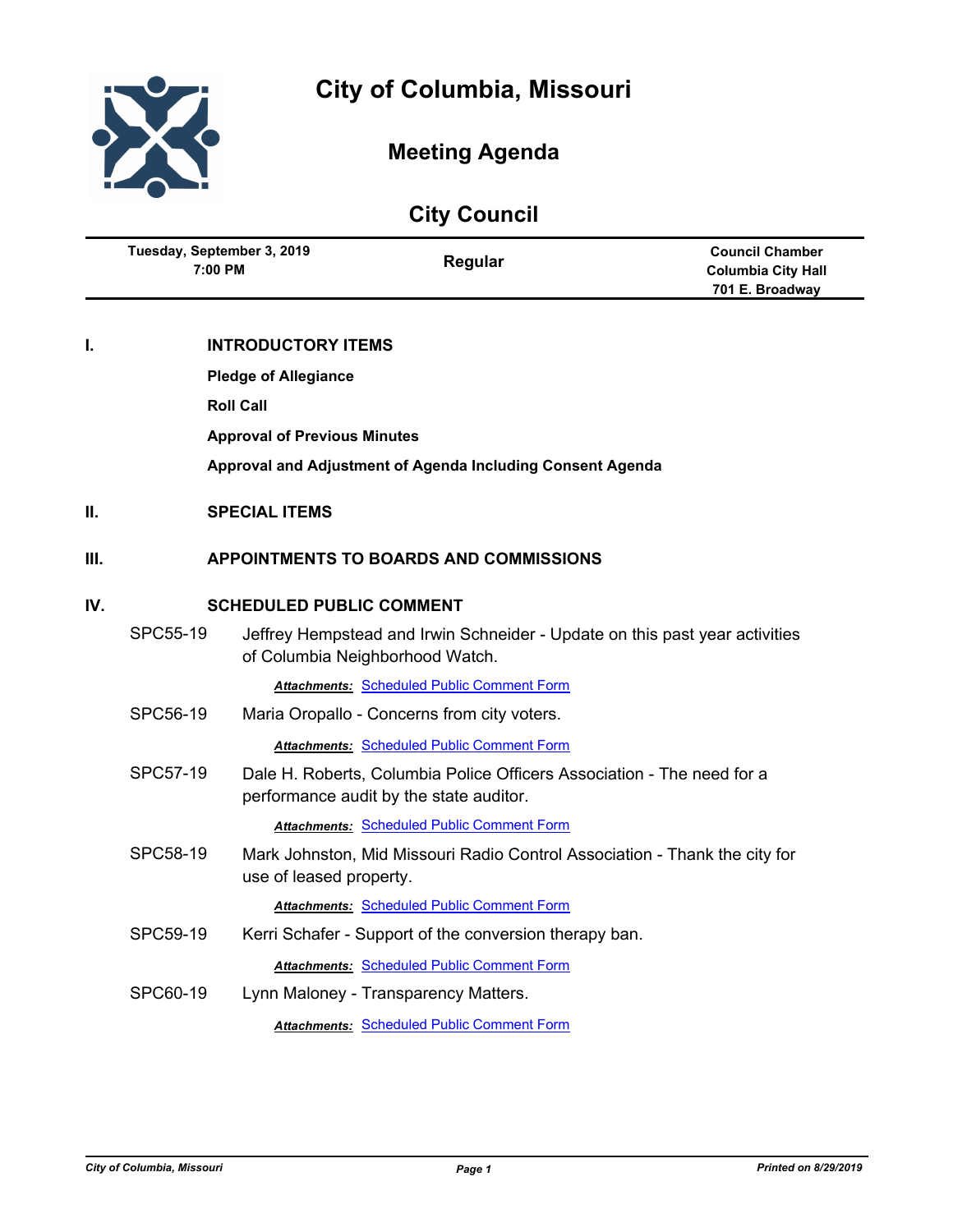| V.                                                    | <b>PUBLIC HEARINGS</b>                       |                                                                                       |  |  |  |
|-------------------------------------------------------|----------------------------------------------|---------------------------------------------------------------------------------------|--|--|--|
|                                                       | PH36-19                                      | FY 2020 Annual Budget for the City of Columbia.                                       |  |  |  |
|                                                       |                                              | (Continued from the August 19, 2019 Council Meeting.)                                 |  |  |  |
|                                                       |                                              | Recommended Action: [See B233-19/Mayor Memo]                                          |  |  |  |
|                                                       |                                              | <b>Attachments: Council Memo</b>                                                      |  |  |  |
|                                                       | B233-19                                      | Adopting the FY 2020 Annual Budget for the City of Columbia.                          |  |  |  |
|                                                       |                                              | (Continued from the August 19, 2019 Council Meeting.)                                 |  |  |  |
|                                                       | Recommended Action: [Read & Hold/Mayor Memo] |                                                                                       |  |  |  |
|                                                       |                                              | Attachments: Amendment Sheet - As of 08-29-19                                         |  |  |  |
|                                                       |                                              | Supplemental - Parks and Recreation Commission                                        |  |  |  |
|                                                       |                                              | <b>Supplemental - Commission on Cultural Affairs</b>                                  |  |  |  |
|                                                       |                                              | <b>Supplemental - Housing and Community Development Commission</b>                    |  |  |  |
|                                                       |                                              | <b>Supplemental - Human Services Commission</b>                                       |  |  |  |
|                                                       |                                              | <b>Supplemental - Convention and Visitors Advisory Board</b>                          |  |  |  |
|                                                       |                                              | <b>Council Memo</b>                                                                   |  |  |  |
|                                                       |                                              | <b>Ordinance</b>                                                                      |  |  |  |
|                                                       |                                              | <b>Exhibit A to Ordinance</b>                                                         |  |  |  |
| B234-19<br>Health and Human Services Department fees. |                                              | Amending Chapter 5 and Chapter 11 of the City Code as it relates to Public            |  |  |  |
|                                                       |                                              | (Continued from the August 19, 2019 Council Meeting.)                                 |  |  |  |
|                                                       |                                              | Recommended Action: [Read & Hold/Mayor Memo]                                          |  |  |  |
|                                                       |                                              | <b>Attachments: Council Memo</b>                                                      |  |  |  |
|                                                       |                                              | Ordinance                                                                             |  |  |  |
|                                                       | B235-19                                      | Amending Chapter 12A of the City Code as it relates to stormwater utility<br>charges. |  |  |  |
|                                                       |                                              | (Continued from the August 19, 2019 Council Meeting.)                                 |  |  |  |

**Recommended Action:** [Read & Hold/Mayor Memo]

**Attachments: [Council Memo](http://gocolumbiamo.legistar.com/gateway.aspx?M=F&ID=b9541e0f-8614-44e8-8c55-8eeab649599e.docx)** 

[Stormwater Special Election-County Clerk Certification of Results](http://gocolumbiamo.legistar.com/gateway.aspx?M=F&ID=501afa72-a89b-45fe-b16a-303fe22ecf49.pdf)

[Stormwater Special Election-Ordinance No. 022352](http://gocolumbiamo.legistar.com/gateway.aspx?M=F&ID=f3b1c3e4-eccc-41de-98a5-3cda7b26e4a6.pdf)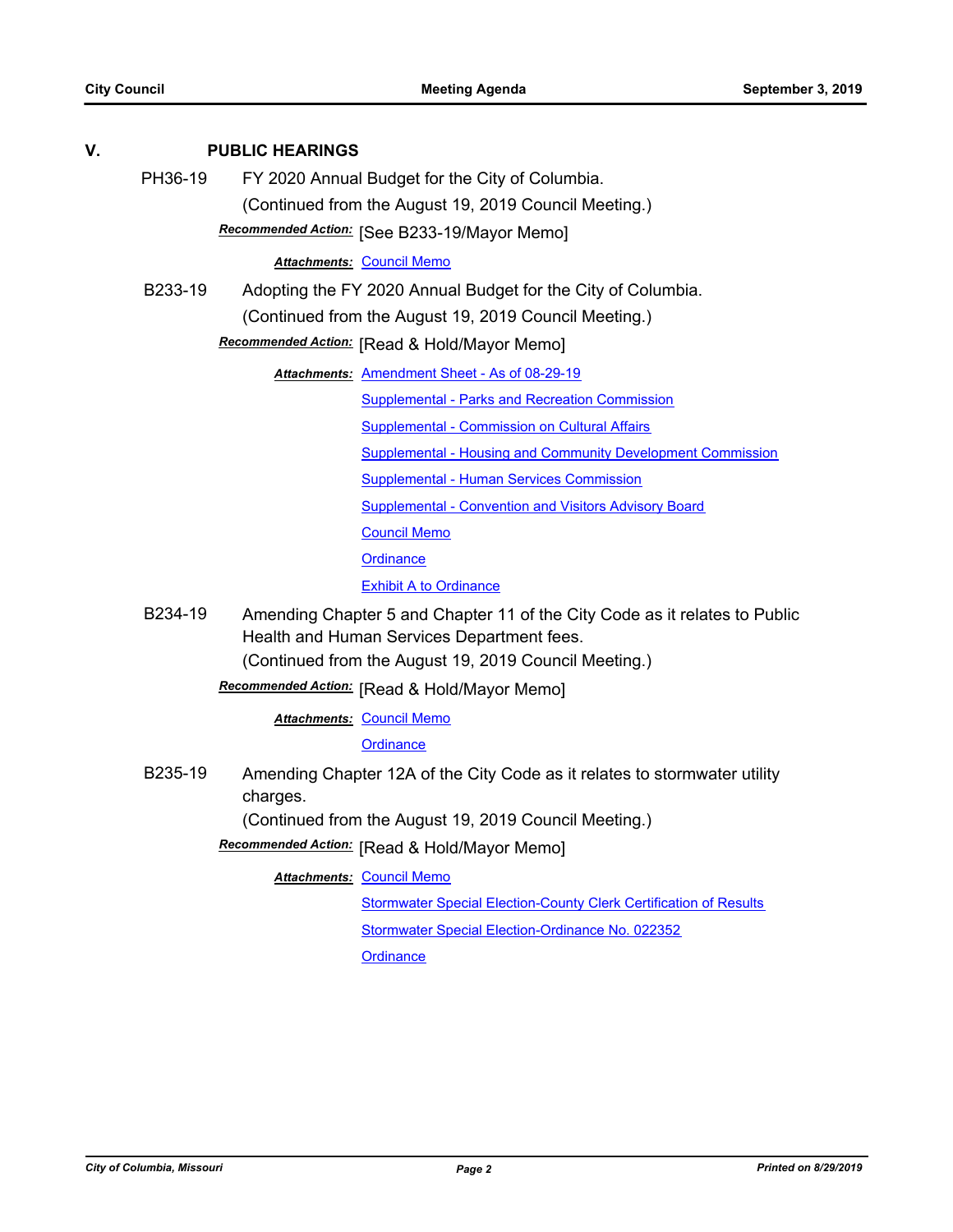| B236-19 | Amending Chapter 17 of the City Code as it relates to Parks and Recreation<br>fees.                                                                                                                                                                                                                                                                                                                                                                                                                                                      |
|---------|------------------------------------------------------------------------------------------------------------------------------------------------------------------------------------------------------------------------------------------------------------------------------------------------------------------------------------------------------------------------------------------------------------------------------------------------------------------------------------------------------------------------------------------|
|         | (Continued from the August 19, 2019 Council Meeting.)                                                                                                                                                                                                                                                                                                                                                                                                                                                                                    |
|         | Recommended Action: [Read & Hold/Mayor Memo]                                                                                                                                                                                                                                                                                                                                                                                                                                                                                             |
|         | Attachments: Council Memo                                                                                                                                                                                                                                                                                                                                                                                                                                                                                                                |
|         | <b>Supplemental Fee Information Chart for FY 2020</b>                                                                                                                                                                                                                                                                                                                                                                                                                                                                                    |
|         | <b>Ordinance</b>                                                                                                                                                                                                                                                                                                                                                                                                                                                                                                                         |
| B237-19 | Amending Chapter 29 of the City Code as it relates to planning and zoning<br>processing fees.<br>(Continued from the August 19, 2019 Council Meeting.)                                                                                                                                                                                                                                                                                                                                                                                   |
|         | Recommended Action: [Read & Hold/Mayor Memo]                                                                                                                                                                                                                                                                                                                                                                                                                                                                                             |
|         |                                                                                                                                                                                                                                                                                                                                                                                                                                                                                                                                          |
|         | <b>Attachments: Council Memo</b>                                                                                                                                                                                                                                                                                                                                                                                                                                                                                                         |
|         | <b>Fee Comparision Spreadsheets</b>                                                                                                                                                                                                                                                                                                                                                                                                                                                                                                      |
|         | Ordinance                                                                                                                                                                                                                                                                                                                                                                                                                                                                                                                                |
| PH39-19 | Proposed safety improvements to the Columbia Terminal Railroad (COLT)<br>crossing at Route B to include the installation of new concrete crossing<br>surface panels, ties, rail and related track materials, roadway approach<br>pavement and pavement markings.<br>Recommended Action: [See B242-19/Mayor Memo]                                                                                                                                                                                                                         |
|         | <b>Attachments: Council Memo</b>                                                                                                                                                                                                                                                                                                                                                                                                                                                                                                         |
|         | Draft Agreement-COLT Route B Safety Improvements                                                                                                                                                                                                                                                                                                                                                                                                                                                                                         |
| B242-19 | Authorizing construction of safety improvements to the Columbia Terminal<br>Railroad (COLT) crossing at Route B to include the installation of new<br>concrete crossing surface panels, ties, rail and related track materials,<br>roadway approach pavement and pavement markings; calling for bids<br>through the Purchasing Division; authorizing a supplemental agreement for<br>highway/rail crossing improvements with the Missouri Highways and<br>Transportation Commission.<br>Recommended Action: [2nd Read & Vote/Mayor Memo] |
|         | <b>Attachments: Council Memo</b>                                                                                                                                                                                                                                                                                                                                                                                                                                                                                                         |
|         | Ordinance                                                                                                                                                                                                                                                                                                                                                                                                                                                                                                                                |
|         | <b>Exhibit A to Ordinance</b>                                                                                                                                                                                                                                                                                                                                                                                                                                                                                                            |
| PH40-19 | Consider the 2020-2024 Consolidated Plan and FY 2020 Annual Action Plan<br>for CDBG and HOME funds.<br>Recommended Action: [Need Motion for Continuation of Public Hearing/Mayor Memo]                                                                                                                                                                                                                                                                                                                                                   |
|         | Council Mama                                                                                                                                                                                                                                                                                                                                                                                                                                                                                                                             |

**Attachments: [Council Memo](http://gocolumbiamo.legistar.com/gateway.aspx?M=F&ID=11365a6c-1053-4b74-88d2-adcd8f4563bc.docx)** 

[2020-2024 CDBG and HOME Consolidated Plan](http://gocolumbiamo.legistar.com/gateway.aspx?M=F&ID=b4cd39d8-09a2-4e1e-bd7e-1c843f9d1224.pdf)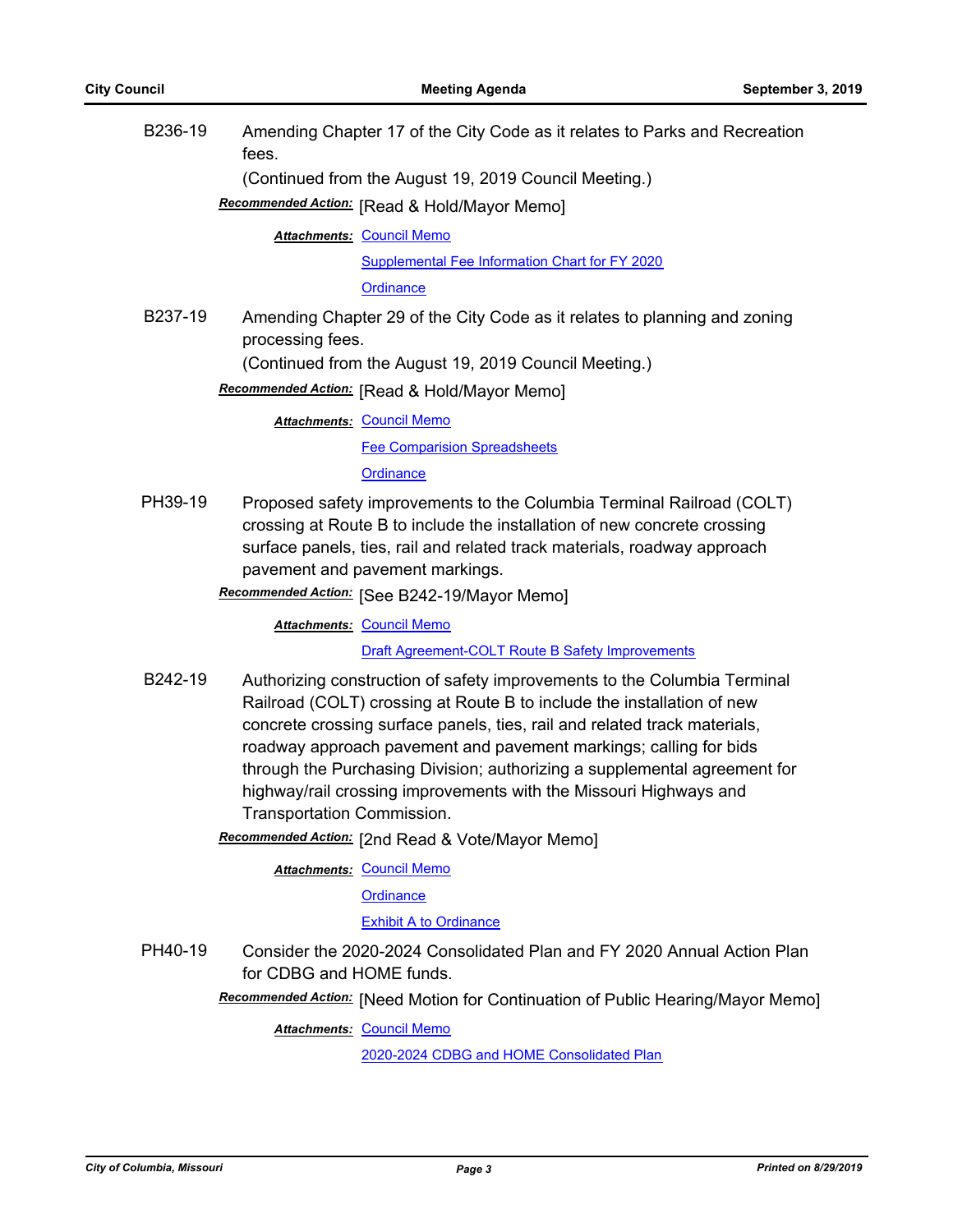# **VI. OLD BUSINESS**

B190-19 Approving the Final Plat of "The Backyard" located on Sixth Street and Seventh Street, between Locust Street and Cherry Street (120 S. Sixth Street and 119 S. Seventh Street); granting design adjustments relating to alley right-of-way width, corner truncations and reduced utility dedications (Case No. 82-2019).

> (Requires approval by 2/3 of Council.) (Continued from the August 5, 2019 Council Meeting.) (Applicant requests tabling to the October 7, 2019 Council Meeting.)

**Recommended Action:** [Read & Vote/Mayor Memo]

**Attachments: [Supplemental Council Memo - Tabling Request](http://gocolumbiamo.legistar.com/gateway.aspx?M=F&ID=31390083-cea3-4908-86fd-f2e034a7364a.pdf)** [Council Memo](http://gocolumbiamo.legistar.com/gateway.aspx?M=F&ID=6f6b22c0-6462-46ee-8cb5-42203378b2f0.docx) [Staff Report to Planning and Zoning Commission](http://gocolumbiamo.legistar.com/gateway.aspx?M=F&ID=0a011d09-0b98-43e4-99e3-f8e16b03644b.pdf) [Locator Maps](http://gocolumbiamo.legistar.com/gateway.aspx?M=F&ID=beb0a0d0-56e5-4fa6-8614-582c58eab710.pdf) [Final Plat](http://gocolumbiamo.legistar.com/gateway.aspx?M=F&ID=34219524-7e3f-4d14-b2d1-1da9f38c2ecc.pdf) **[Attachment to PZC Report-Design Adjustment Requests](http://gocolumbiamo.legistar.com/gateway.aspx?M=F&ID=7c824ce8-42db-4d57-bfea-29563731a4cd.pdf)** [Public Correspondence](http://gocolumbiamo.legistar.com/gateway.aspx?M=F&ID=688ae117-30e2-4577-8aec-d51dea4c28ae.pdf) [Excerpts from Minutes](http://gocolumbiamo.legistar.com/gateway.aspx?M=F&ID=b8741bbd-2750-457b-8ea2-1f78cab1399b.pdf) **[Ordinance](http://gocolumbiamo.legistar.com/gateway.aspx?M=F&ID=579d7a76-4e64-4061-a9bc-b0c487fecf64.doc)** 

[Ordinance - As Amended on August 5, 2019](http://gocolumbiamo.legistar.com/gateway.aspx?M=F&ID=c4800e01-ad37-4214-a5ba-7a8f6b87ab6f.doc)

B243-19 Authorizing agreements for professional services with Horizons Energy LLC and Siemens Industry, Inc. for the development of an Integrated Electric Resource Plan, an Electric Master Plan and an Electric Cost of Service Study; amending the FY 2019 Annual Budget by appropriating funds.

Recommended Action: [2nd Read & Vote/Mayor Memo]

**Attachments: [Council Memo](http://gocolumbiamo.legistar.com/gateway.aspx?M=F&ID=312dbd41-0f00-4e74-a095-e8a1fda23f22.docx)** 

**[Ordinance](http://gocolumbiamo.legistar.com/gateway.aspx?M=F&ID=3597df62-4082-4afe-8efa-9daf2b556da9.doc)** 

[Attachment A to Ordinance](http://gocolumbiamo.legistar.com/gateway.aspx?M=F&ID=7c095abf-6a24-47e9-8112-8202b4523066.pdf)

[Attachment B to Ordinance](http://gocolumbiamo.legistar.com/gateway.aspx?M=F&ID=4d82146b-24d8-43da-a3dc-4594216ae4fb.pdf)

B253-19 Repealing Article II of Chapter 6 of the City Code relating to the 2015 Edition of the International Building Code and enacting in lieu thereof a new Article II of Chapter 6 of the City Code adopting the 2018 Edition of the International Building Code.

Recommended Action: [2nd Read & Vote/Mayor Memo]

**Attachments: [Council Memo](http://gocolumbiamo.legistar.com/gateway.aspx?M=F&ID=2f2c7d38-1c9d-4f13-bad3-dc8c34b97857.docx)**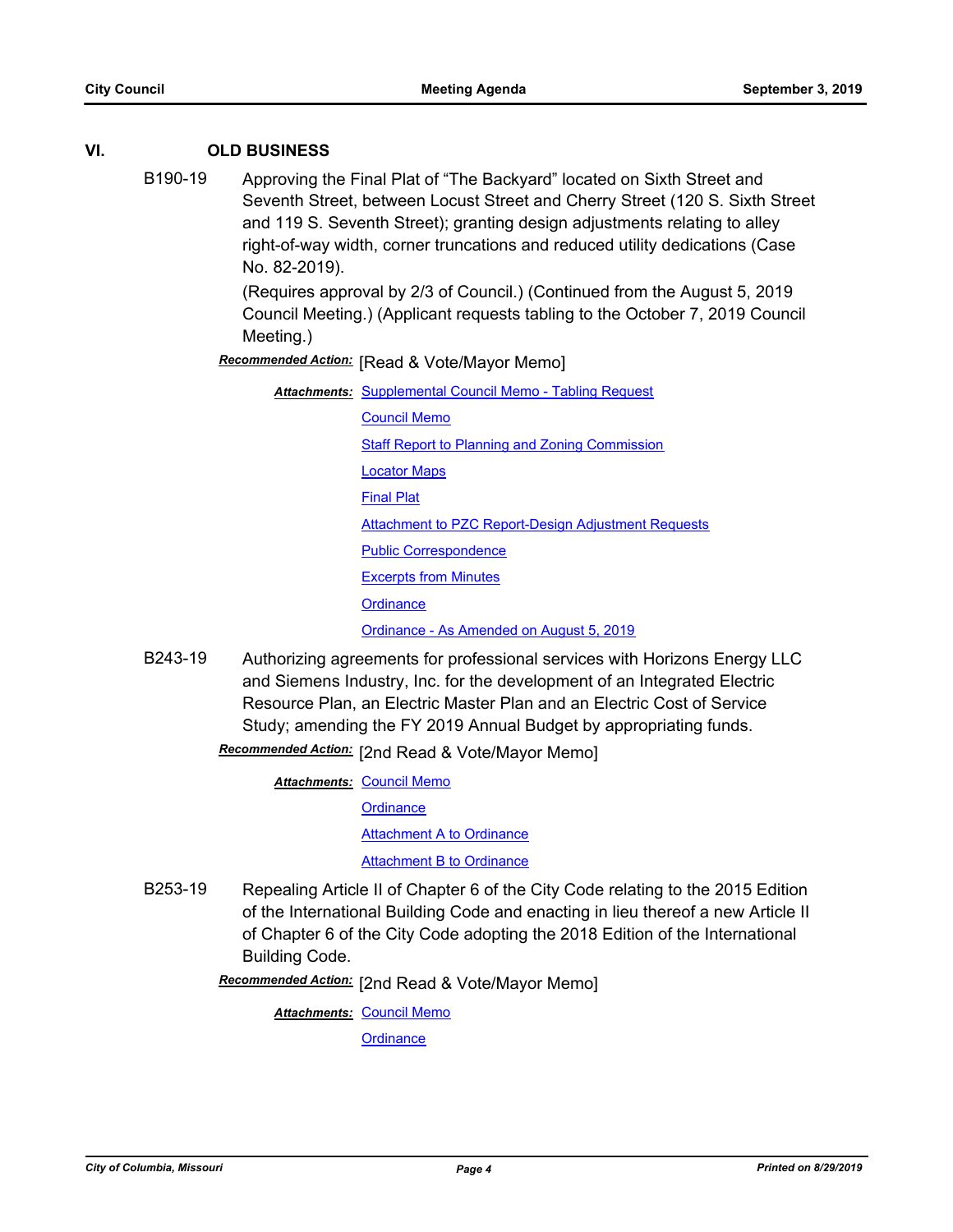B254-19 Repealing Article III of Chapter 6 of the City Code relating to the 2006 Edition of the International Code Council Electrical Code Administrative Provisions referencing the 2014 National Electrical Code and enacting in lieu thereof a new Article III adopting the 2006 Edition of the International Code Council Electrical Code Administrative Provisions and the 2017 Edition of the National Electric Code NFPA 70.

Recommended Action: [2nd Read & Vote/Mayor Memo]

**Attachments: [Council Memo](http://gocolumbiamo.legistar.com/gateway.aspx?M=F&ID=d15c8bf7-f652-459a-a434-baf8ca0d2f53.docx)** 

**[Ordinance](http://gocolumbiamo.legistar.com/gateway.aspx?M=F&ID=04b30b21-97f2-4ed5-83c5-214144506d3e.doc)** 

B255-19 Repealing Article IV of Chapter 6 of the City Code relating to the 2015 Edition of the International Plumbing Code and enacting in lieu thereof a new Article IV adopting the 2018 Edition of the International Plumbing Code. Recommended Action: [2nd Read & Vote/Mayor Memo]

**Attachments: [Council Memo](http://gocolumbiamo.legistar.com/gateway.aspx?M=F&ID=2704d237-a45b-4d4d-83fe-67aa0001f1c9.docx)** 

**[Ordinance](http://gocolumbiamo.legistar.com/gateway.aspx?M=F&ID=1b40a516-fbec-4f87-9ee9-0f242b7edddd.doc)** 

B256-19 Repealing Article V of Chapter 6 of the City Code relating to the 2015 Edition of the International Mechanical Code and enacting in lieu thereof a new Article V adopting the 2018 Edition of the International Mechanical Code.

Recommended Action: [2nd Read & Vote/Mayor Memo]

**Attachments: [Council Memo](http://gocolumbiamo.legistar.com/gateway.aspx?M=F&ID=aafe1665-1264-490f-baee-017495ae3387.docx)** 

**[Ordinance](http://gocolumbiamo.legistar.com/gateway.aspx?M=F&ID=518b6737-ec64-4822-907d-3324e167cb1c.doc)** 

B257-19 Repealing Article VI of Chapter 6 of the City Code relating to the 2015 Edition of the International Residential Code for One- and Two-Family Dwellings and enacting in lieu thereof a new Article VI adopting the 2018 Edition of the International Residential Code for One- and Two-Family Dwellings.

**Recommended Action:** [2nd Read & Vote/Mayor Memo]

**Attachments: [Council Memo](http://gocolumbiamo.legistar.com/gateway.aspx?M=F&ID=984257c1-04a7-4b8a-a604-2aff78421ddb.docx)** 

**[Ordinance](http://gocolumbiamo.legistar.com/gateway.aspx?M=F&ID=3e20a4f4-24ea-4658-a332-bca5545bd285.doc)** 

B258-19 Repealing Article VII of Chapter 6 of the City Code relating to the 2015 Edition of the International Property Maintenance Code and enacting in lieu thereof a new Article VII adopting the 2018 Edition of the International Property Maintenance Code.

Recommended Action: [2nd Read & Vote/Mayor Memo]

**Attachments: [Council Memo](http://gocolumbiamo.legistar.com/gateway.aspx?M=F&ID=7990eb84-e478-40d3-8c0f-aeb1241218e9.docx)**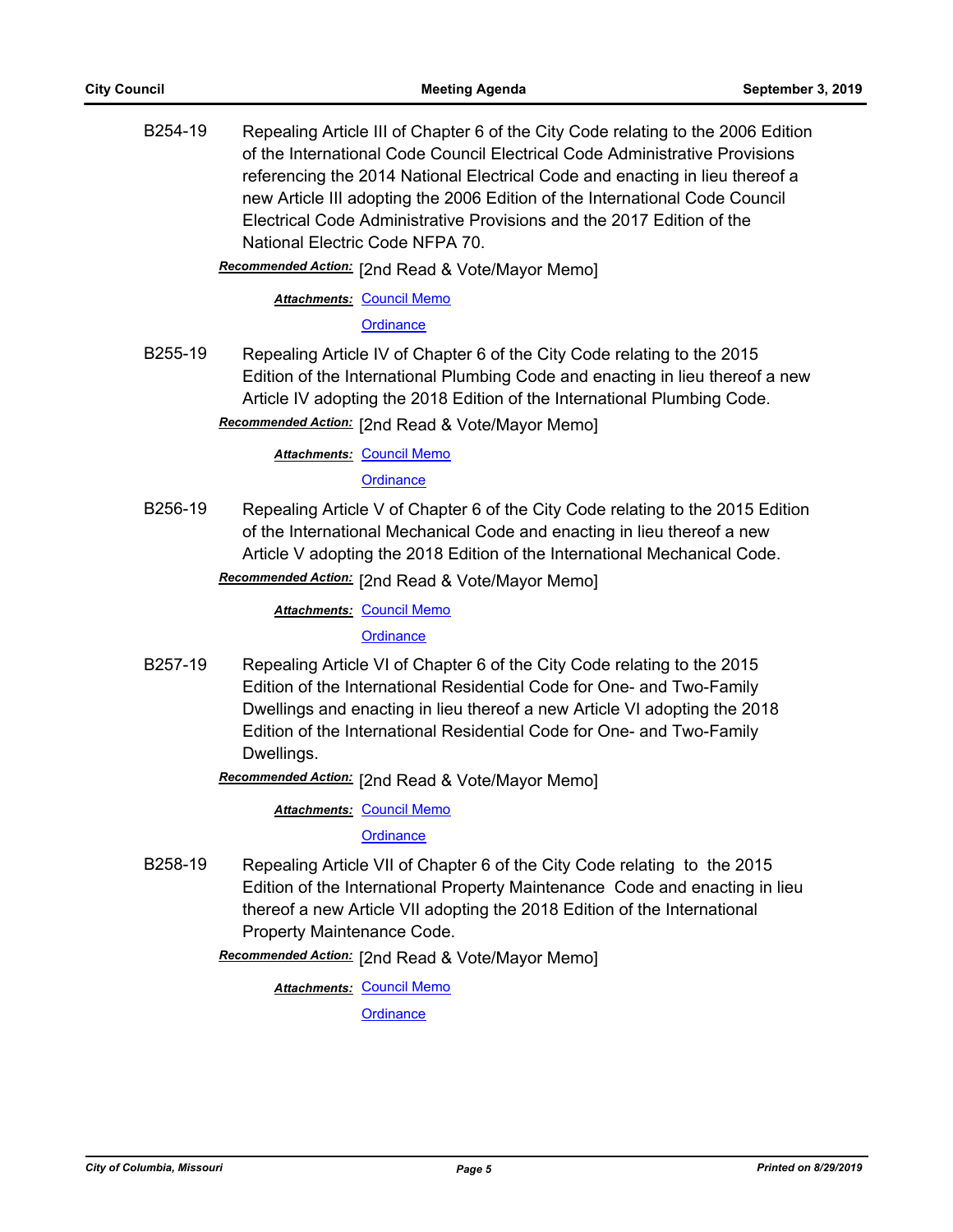B259-19 Repealing Article IX of Chapter 6 of the City Code relating to the 2015 Edition of the International Fuel Gas Code and enacting in lieu thereof a new Article IX adopting the 2018 Edition of the International Fuel Gas Code.

Recommended Action: [2nd Read & Vote/Mayor Memo]

**Attachments: [Council Memo](http://gocolumbiamo.legistar.com/gateway.aspx?M=F&ID=18dcd35a-e777-440b-a257-3a39065408f4.docx)** 

**[Ordinance](http://gocolumbiamo.legistar.com/gateway.aspx?M=F&ID=90f3f30e-abd6-41a8-85b0-15cdde43f831.doc)** 

B260-19 Repealing Article X of Chapter 6 of the City Code relating to the 2015 Edition of the Energy Conservation Code and enacting in lieu thereof a new Article X adopting the 2018 Edition of the International Energy Conservation Code.

Recommended Action: [2nd Read & Vote/Mayor Memo]

**Attachments: [Council Memo](http://gocolumbiamo.legistar.com/gateway.aspx?M=F&ID=c4156e9a-8553-4505-b640-653d48da1420.docx)** 

**[Ordinance](http://gocolumbiamo.legistar.com/gateway.aspx?M=F&ID=9cca5329-4e0f-4ec5-b061-94a6d11e4480.doc)** 

B261-19 Repealing Article XI of Chapter 6 of the City Code relating to the 2015 Edition of the Existing Building Code and enacting in lieu thereof a new Article XI adopting the 2018 Edition of the International Existing Building Code.

Recommended Action: [2nd Read & Vote/Mayor Memo]

**Attachments: [Council Memo](http://gocolumbiamo.legistar.com/gateway.aspx?M=F&ID=6986f6ab-9868-46a0-a137-a452d02c0ec0.docx)** 

**[Ordinance](http://gocolumbiamo.legistar.com/gateway.aspx?M=F&ID=d509b611-b48f-4f72-90f1-30414a15d086.doc)** 

B262-19 Repealing Article II of Chapter 9 of the City Code relating to the 2015 Edition of the International Fire Code and enacting in lieu thereof a new Article II adopting the 2018 Edition of the International Fire Code.

Recommended Action: [2nd Read & Vote/Mayor Memo]

**Attachments: [Council Memo](http://gocolumbiamo.legistar.com/gateway.aspx?M=F&ID=90f199db-1766-4a3d-b71b-a0d9e17a3a04.docx)** 

**[Ordinance](http://gocolumbiamo.legistar.com/gateway.aspx?M=F&ID=27278ca2-5459-4a79-b648-44eb54ff955a.doc)** 

# **VII. CONSENT AGENDA**

B238-19 Amending Chapter 18 of the City Code to restore coverage for the chief of police under the Police Retirement Plan; amending Chapter 19 of the City Code to eliminate special deferred compensation provisions for the chief of police.

Recommended Action: [2nd Read & Vote/Mayor Memo]

**Attachments: [Council Memo](http://gocolumbiamo.legistar.com/gateway.aspx?M=F&ID=2d44e4d3-5e26-47c4-841f-41938ebc5e1b.docx) [Ordinance](http://gocolumbiamo.legistar.com/gateway.aspx?M=F&ID=42a42d2c-5f00-456a-ba76-a1d4e09daff1.doc)**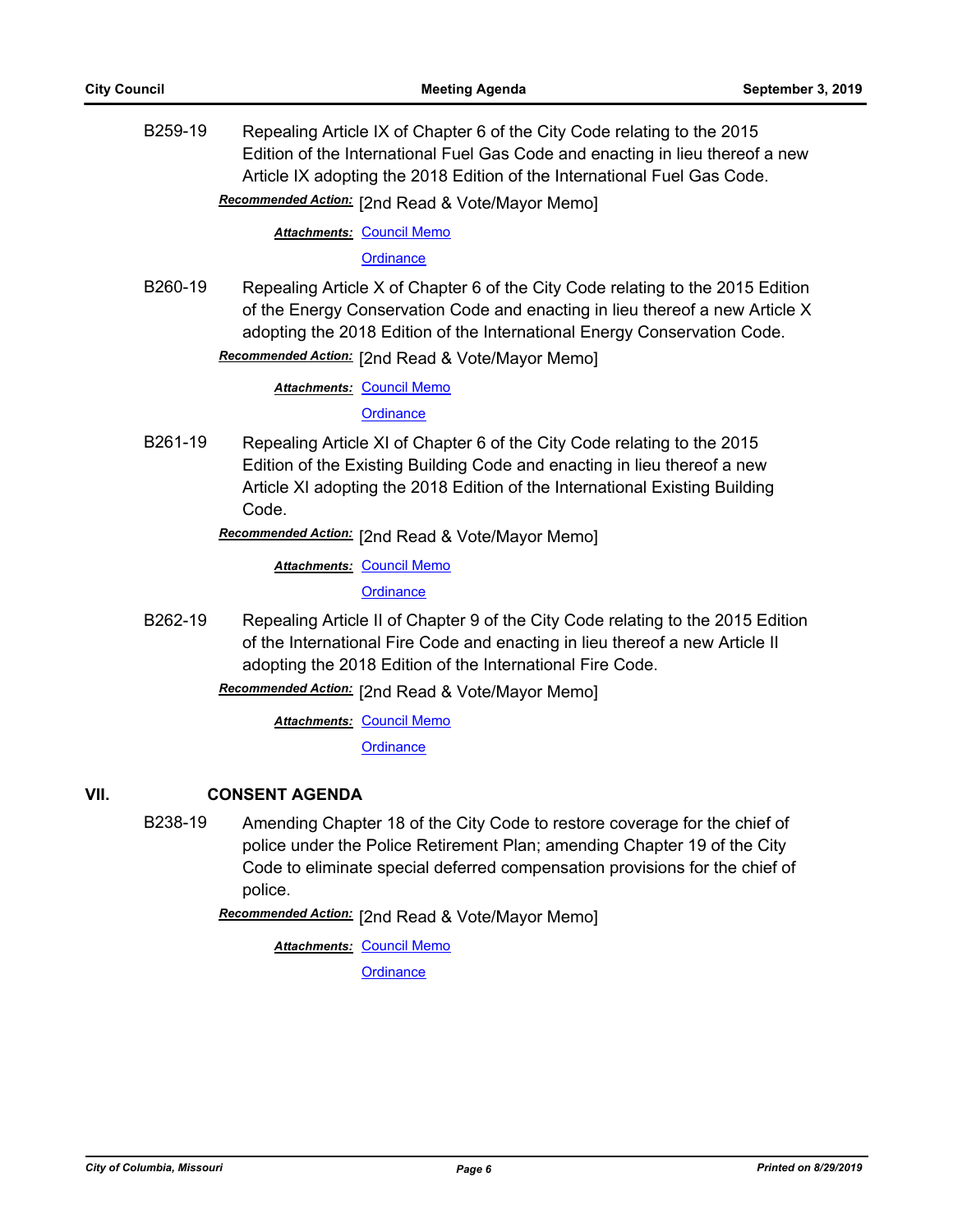B239-19 Authorizing a first supplemental agreement to the airport aid agreement with the Missouri Highways and Transportation Commission for the reconstruction of Runway 13-31 and Taxiway C projects at the Columbia Regional Airport.

Recommended Action: [2nd Read & Vote/Mayor Memo]

**Attachments: [Council Memo](http://gocolumbiamo.legistar.com/gateway.aspx?M=F&ID=463c4144-5bff-4eb6-972b-fbb10bbd26b1.docx)** 

**[Ordinance](http://gocolumbiamo.legistar.com/gateway.aspx?M=F&ID=267ef74e-71f5-4238-812a-43bb951ad39b.doc)** 

[Exhibit A to Ordinance](http://gocolumbiamo.legistar.com/gateway.aspx?M=F&ID=7355cae7-3552-4817-8084-a6615c61e1b8.pdf)

B240-19 Authoring a cost apportionment agreement with the Missouri Highways and Transportation Commission relating to the City's financial commitment of participation in the replacement of the I-70 Missouri River Bridge at Rocheport; amending the FY 2019 Annual Budget by appropriating funds.

**Recommended Action:** [2nd Read & Vote/Mayor Memo]

**Attachments: [Council Memo](http://gocolumbiamo.legistar.com/gateway.aspx?M=F&ID=56eed5c7-5db4-4f52-bc19-c4454e7f9c8b.docx) [Ordinance](http://gocolumbiamo.legistar.com/gateway.aspx?M=F&ID=9bdb5dcb-4fbf-411e-ac77-9842c1e07938.doc) [Attachment A to Ordinance](http://gocolumbiamo.legistar.com/gateway.aspx?M=F&ID=5716f74b-5501-493b-943f-379588f61fbd.pdf)** 

B241-19 Accepting a conveyance for street purposes.

Recommended Action: [2nd Read & Vote/Mayor Memo]

**Attachments: [Council Memo](http://gocolumbiamo.legistar.com/gateway.aspx?M=F&ID=6ef35a9f-7089-47a0-8b65-581df1e1808f.docx)** 

**[Ordinance](http://gocolumbiamo.legistar.com/gateway.aspx?M=F&ID=3b076911-1a08-4d4b-8cc6-45fea30eaf55.doc)** 

B244-19 Authorizing a second addendum to agreement for professional engineering services with Burns & McDonnell Engineering Company, Inc. for the More's Lake remediation and site restoration project at the Municipal Power Plant.

Recommended Action: [2nd Read & Vote/Mayor Memo]

**Attachments: [Council Memo](http://gocolumbiamo.legistar.com/gateway.aspx?M=F&ID=8fa84b16-d0b6-4405-adcb-dc60f4a1f73d.docx)** 

**[Ordinance](http://gocolumbiamo.legistar.com/gateway.aspx?M=F&ID=6aeaa6b4-b3f8-4f69-818e-dc255f859cdf.doc)**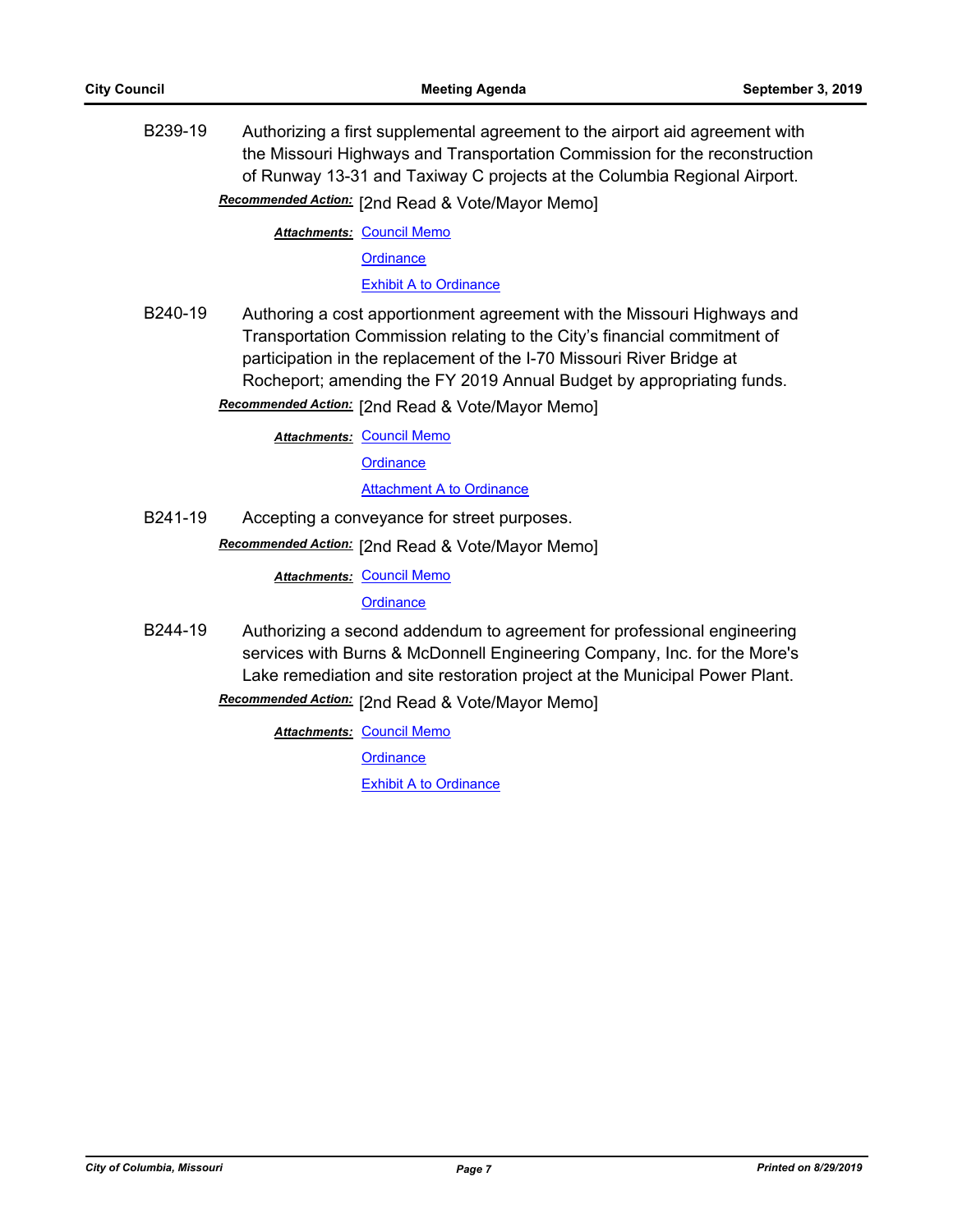B245-19 Authorizing an agreement for the donation of real estate with Ridgemont Development LLC for property in Ridgemont Park, Plat No. 1 Subdivision located southeast of the intersection of Ridgemont Road and College Park Drive to be used for open space and park purposes.

Recommended Action: [2nd Read & Vote/Mayor Memo]

**Attachments: [Council Memo](http://gocolumbiamo.legistar.com/gateway.aspx?M=F&ID=68fb1a05-8342-4b24-83bb-1fe481dbe648.docx)** [Warranty Deed](http://gocolumbiamo.legistar.com/gateway.aspx?M=F&ID=83603c58-cc5f-4011-9d4a-e327a03b2e50.pdf) [Plat](http://gocolumbiamo.legistar.com/gateway.aspx?M=F&ID=f89c1661-349e-4595-a101-64dd39cdf5b3.pdf) **[Map](http://gocolumbiamo.legistar.com/gateway.aspx?M=F&ID=e576d3d0-90c0-4109-959a-33290837e3fc.pdf)** [Boone County Assessor Real Estate Parcel Detail](http://gocolumbiamo.legistar.com/gateway.aspx?M=F&ID=cb1063a9-33fd-4bf5-aa69-dd908ab85330.pdf) [Title Letter Report](http://gocolumbiamo.legistar.com/gateway.aspx?M=F&ID=a61d4f17-3f9e-426d-8410-8865e433a463.pdf) **[Ordinance](http://gocolumbiamo.legistar.com/gateway.aspx?M=F&ID=86c3b287-079a-4f22-a716-d54bedd3ce78.doc)** [Exhibit A to Ordinance](http://gocolumbiamo.legistar.com/gateway.aspx?M=F&ID=9301084a-f4e1-4201-bc22-ec1c28740f22.pdf)

B246-19 Authorizing an airport aid agreement with the Missouri Highways and Transportation Commission for the Route H relocation project at the Columbia Regional Airport.

[2nd Read & Vote/Mayor Memo] *Recommended Action:*

**Attachments: [Council Memo](http://gocolumbiamo.legistar.com/gateway.aspx?M=F&ID=69b7e0ab-e7bc-4e63-afd2-a7e406c04ec1.docx)** 

**[Ordinance](http://gocolumbiamo.legistar.com/gateway.aspx?M=F&ID=0464d75b-1e8a-483a-a33d-dc126614868d.doc)** 

[Exhibit A to Ordinance](http://gocolumbiamo.legistar.com/gateway.aspx?M=F&ID=210b142a-a929-41a8-a374-81062c3a5398.pdf)

B247-19 Authorizing a memorandum of understanding with the Missouri Department of Health and Senior Services for the issuance of birth and death certificates and associated information technology activities.

Recommended Action: [2nd Read & Vote/Mayor Memo]

**Attachments: [Council Memo](http://gocolumbiamo.legistar.com/gateway.aspx?M=F&ID=61d1445d-bd7b-4e2a-9524-1fb3f673e82b.docx)** 

**[Ordinance](http://gocolumbiamo.legistar.com/gateway.aspx?M=F&ID=bdb89cd4-d26a-4945-a84e-5c8ad79ed561.doc)** 

[Exhibit A to Ordinance](http://gocolumbiamo.legistar.com/gateway.aspx?M=F&ID=6d4a83c4-559a-4860-b6eb-838cae864b04.pdf)

B248-19 Authorizing Amendment No. 1 to the program services contract with the Missouri Department of Health and Senior Services for WIC local agency nutrition services.

[2nd Read & Vote/Mayor Memo] *Recommended Action:*

**Attachments: [Council Memo](http://gocolumbiamo.legistar.com/gateway.aspx?M=F&ID=67fa974c-496e-4c17-8424-c061c890d714.docx)** 

**[Ordinance](http://gocolumbiamo.legistar.com/gateway.aspx?M=F&ID=74ed4161-5b18-482b-884a-57ac65845cdb.doc)**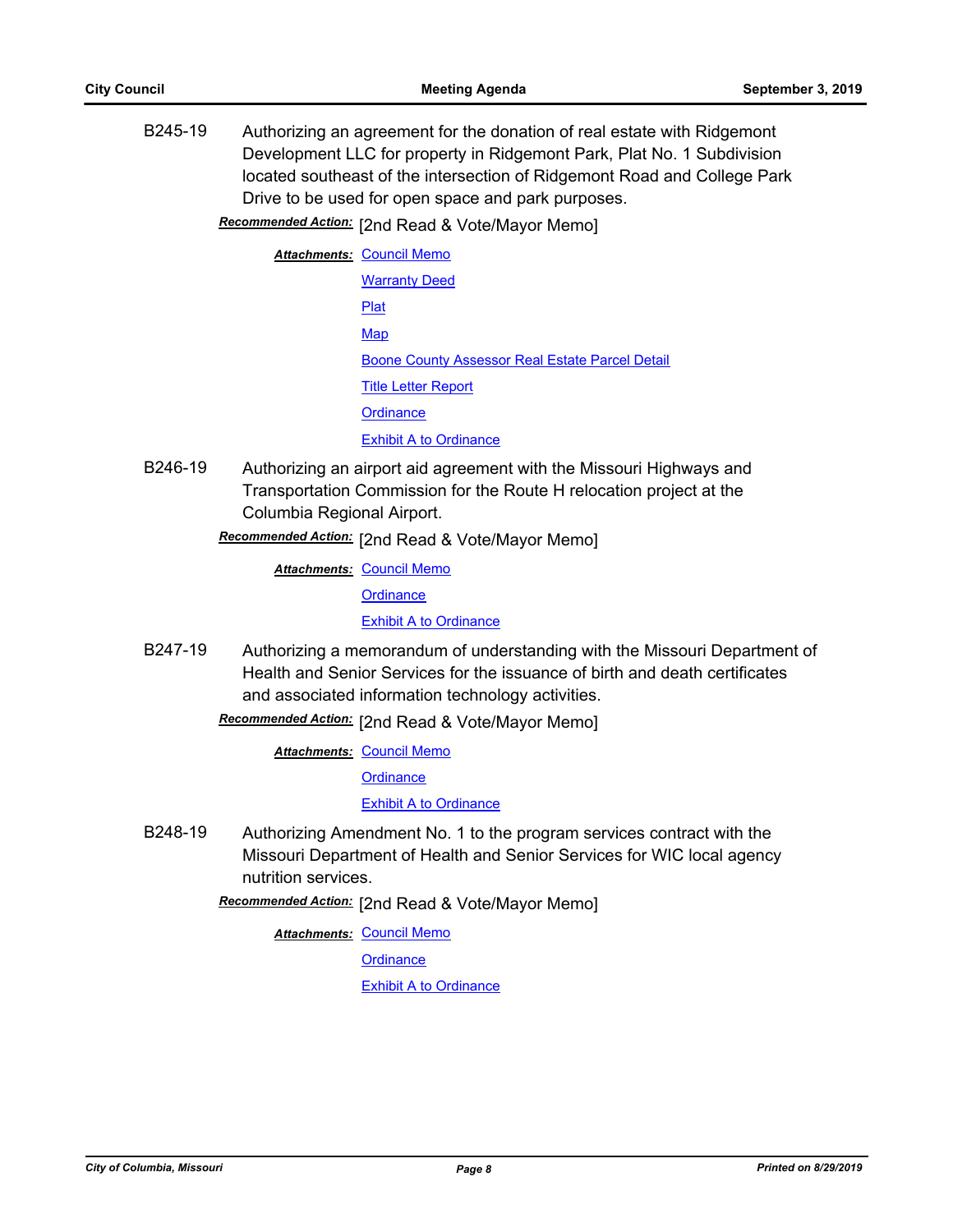B249-19 Authorizing Amendment No. 3 to the program services contract with the Missouri Department of Health and Senior Services for public health emergency preparedness services.

Recommended Action: [2nd Read & Vote/Mayor Memo]

**Attachments: [Council Memo](http://gocolumbiamo.legistar.com/gateway.aspx?M=F&ID=693110bf-6bbe-4c90-8616-49974b493256.docx)** 

**[Ordinance](http://gocolumbiamo.legistar.com/gateway.aspx?M=F&ID=9c572211-74f1-4504-8d07-dd7c7d9b80f4.doc)** 

[Exhibit A to Ordinance](http://gocolumbiamo.legistar.com/gateway.aspx?M=F&ID=6b0d751b-4170-42f9-b00a-06631ddf519f.pdf)

B250-19 Authorizing Amendment No. 1 to the program services contract with the Missouri Department of Health and Senior Services for the 1-2-3-4-5 Fit-Tastic! Early Childhood Education project; amending the FY 2019 annual budget by appropriating funds.

Recommended Action: [2nd Read & Vote/Mayor Memo]

**Attachments: [Council Memo](http://gocolumbiamo.legistar.com/gateway.aspx?M=F&ID=e73dcf20-ca5e-4616-9b5e-bc90489ea496.docx)** 

**[Ordinance](http://gocolumbiamo.legistar.com/gateway.aspx?M=F&ID=8763df44-8ce5-4086-8981-b3c7998e2bb1.doc)** 

[Exhibit A to Ordinance](http://gocolumbiamo.legistar.com/gateway.aspx?M=F&ID=bfad0174-4b6b-41f7-b1eb-040d5b18ffa7.pdf)

B251-19 Authorizing Amendment No. 1 to the program services contract with the Missouri Department of Health and Senior Services relating to the Teen Outreach Program (TOP).

Recommended Action: [2nd Read & Vote/Mayor Memo]

**Attachments: [Council Memo](http://gocolumbiamo.legistar.com/gateway.aspx?M=F&ID=90ac93cc-4081-4bed-8b29-50d7962d034e.docx)** 

**[Ordinance](http://gocolumbiamo.legistar.com/gateway.aspx?M=F&ID=dafddfa7-fb4e-428e-b0ca-c10f1dc32938.doc)** 

# [Exhibit A to Ordinance](http://gocolumbiamo.legistar.com/gateway.aspx?M=F&ID=7c8e3eaa-9473-4643-b9e1-235a72cd28a9.pdf)

- B252-19 Authorizing an agreement with The Curators of the University of Missouri to provide for the services of an assistant fire marshal for fire inspections of University facilities, and to assist in the development of construction drawings, emergency operations procedures and fire safety training.
	- Recommended Action: [2nd Read & Vote/Mayor Memo]

**Attachments: [Council Memo](http://gocolumbiamo.legistar.com/gateway.aspx?M=F&ID=3afbd5d5-1fcb-41ff-a5f9-e9abdadbf50a.docx)** 

**[Ordinance](http://gocolumbiamo.legistar.com/gateway.aspx?M=F&ID=feb71073-7bf9-463f-9849-4b452087ac45.doc)** 

[Attachment A to Ordinance](http://gocolumbiamo.legistar.com/gateway.aspx?M=F&ID=af07d159-f528-4bb5-b08e-cb04db8d1302.pdf)

R123-19 Authorizing various Adopt a Spot agreements.

**Recommended Action:** [Read & Vote/Mayor Memo]

**Attachments: [Council Memo](http://gocolumbiamo.legistar.com/gateway.aspx?M=F&ID=7f6a318a-803e-47e9-8a30-58e8d5ca54d2.docx)** 

[Adopt A Spot Agreements](http://gocolumbiamo.legistar.com/gateway.aspx?M=F&ID=81af458b-dd62-4a60-ad32-65f5775ae38f.pdf)

**[Resolution](http://gocolumbiamo.legistar.com/gateway.aspx?M=F&ID=6b583aa0-4c02-4741-beaa-25b57fe16b8f.doc)**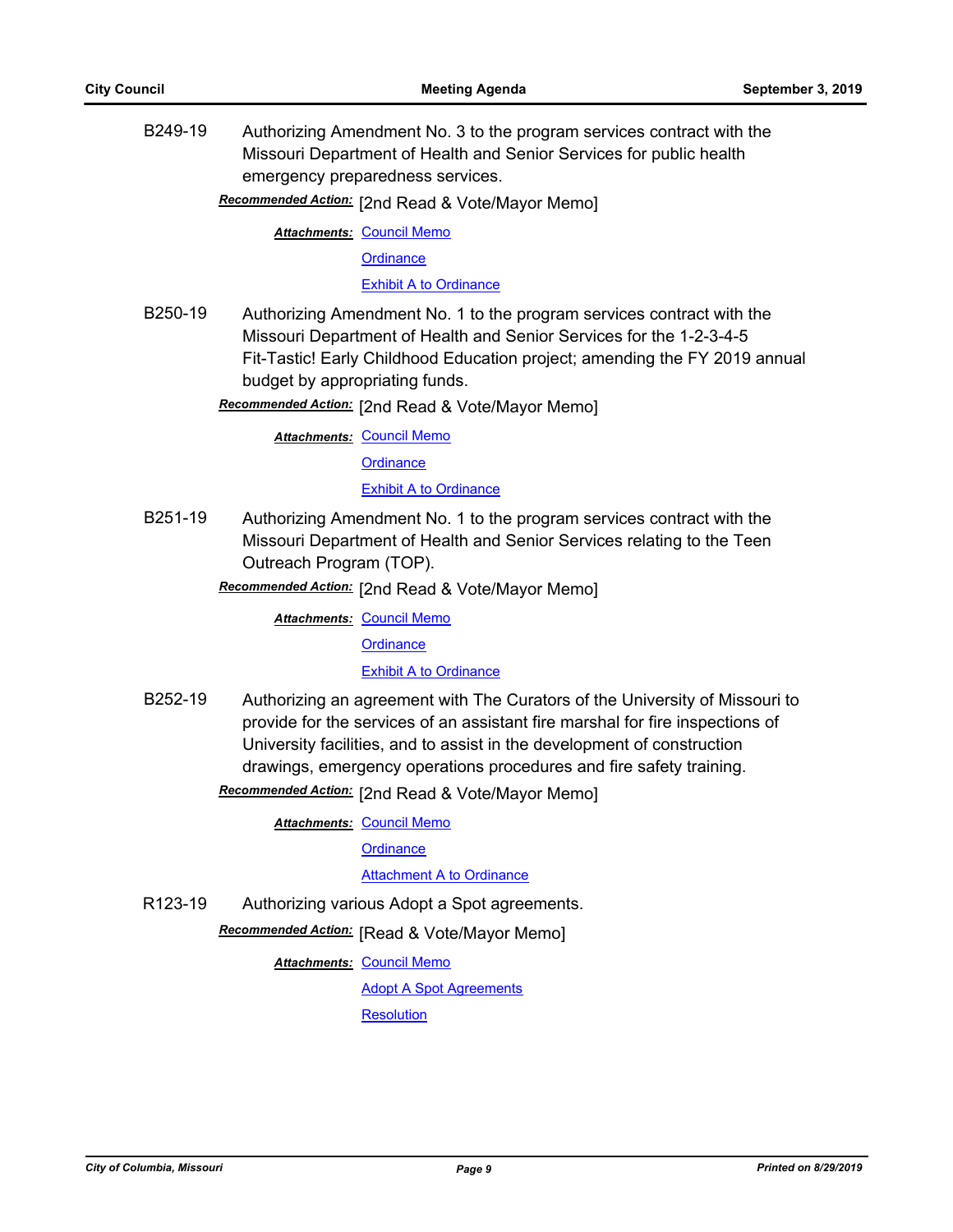R124-19 Authorizing application to the Missouri Department of Transportation - Governor's Transportation Cost Share Program for financial assistance for the Discovery Parkway extension project, between the Gans Road overpass and Rolling Hills Road.

**Recommended Action:** [Read & Vote/Mayor Memo]

**Attachments: [Council Memo](http://gocolumbiamo.legistar.com/gateway.aspx?M=F&ID=d8014f29-d4da-4f1d-a74b-4567e7826680.docx)** 

[Diagram](http://gocolumbiamo.legistar.com/gateway.aspx?M=F&ID=c4ae7103-8d2f-4767-842e-16733f795f19.pdf)

**[Resolution](http://gocolumbiamo.legistar.com/gateway.aspx?M=F&ID=21b489a0-8d8f-4ec2-acfc-4b0280b96896.doc)** 

R125-19 Authorizing a lease agreement with Discovery Office Park, L.L.C. for the use of a parking lot to accommodate overflow parking for special events held at A. Perry Philips Park.

**Recommended Action:** [Read & Vote/Mayor Memo]

**Attachments: [Council Memo](http://gocolumbiamo.legistar.com/gateway.aspx?M=F&ID=13ced487-3116-4de5-b06e-aaf8685197dc.docx) [Resolution](http://gocolumbiamo.legistar.com/gateway.aspx?M=F&ID=556828e7-8bd6-4bfe-a76e-20871afb5475.doc)** [Exhibit A to Resolution](http://gocolumbiamo.legistar.com/gateway.aspx?M=F&ID=f50fd184-e369-48a0-b4fa-59a698b322d5.pdf)

R126-19 Authorizing the installation of street lights on Old Plank Road, Oakland Gravel Road, Grace Lane and Smarr Court; authorizing the upgrade of street lights in the area around Whitegate Drive and Sylvan Lane.

**Recommended Action:** [Read & Vote/Mayor Memo]

**Attachments: [Council Memo](http://gocolumbiamo.legistar.com/gateway.aspx?M=F&ID=c5f81a8f-d14e-4605-920e-e285726ecbbb.docx) [Resolution](http://gocolumbiamo.legistar.com/gateway.aspx?M=F&ID=1a33a9b8-14bd-451f-ac36-a6230ed496c2.doc)** [Exhibit A to Resolution](http://gocolumbiamo.legistar.com/gateway.aspx?M=F&ID=13bcedd0-64ff-44e3-bd58-09da542587e5.pdf) [Exhibit B to Resolution](http://gocolumbiamo.legistar.com/gateway.aspx?M=F&ID=72e94d32-f49f-4b36-b3c7-74646c43dd75.pdf) **[Exhibit C to Resolution](http://gocolumbiamo.legistar.com/gateway.aspx?M=F&ID=d0536dec-aab8-4edd-9b32-4de538199a31.pdf)** [Exhibit D to Resolution](http://gocolumbiamo.legistar.com/gateway.aspx?M=F&ID=b689d8c0-cfe5-40d7-afb2-d305468c1bd1.pdf) **[Exhibit E to Resolution](http://gocolumbiamo.legistar.com/gateway.aspx?M=F&ID=dbe9970d-1dce-4b7b-9ac1-1e2eea90650f.pdf)** 

R127-19 Expressing support for the North Central Columbia Historic Survey - Phase III; authorizing submission of an FY 2020 Historic Preservation Fund Grant Application to the Missouri Department of Natural Resources - Division of State Parks.

**Recommended Action:** [Read & Vote/Mayor Memo]

**Attachments: [Council Memo](http://gocolumbiamo.legistar.com/gateway.aspx?M=F&ID=9cc30829-97c3-497e-9c88-e0a12d9f1010.docx)** 

**[Resolution](http://gocolumbiamo.legistar.com/gateway.aspx?M=F&ID=533fcbcc-415a-4cfa-814c-2392c1eaf545.doc)** 

[Exhibit A to Resolution](http://gocolumbiamo.legistar.com/gateway.aspx?M=F&ID=e472d8ec-5252-4cd4-a399-73696489077a.pdf)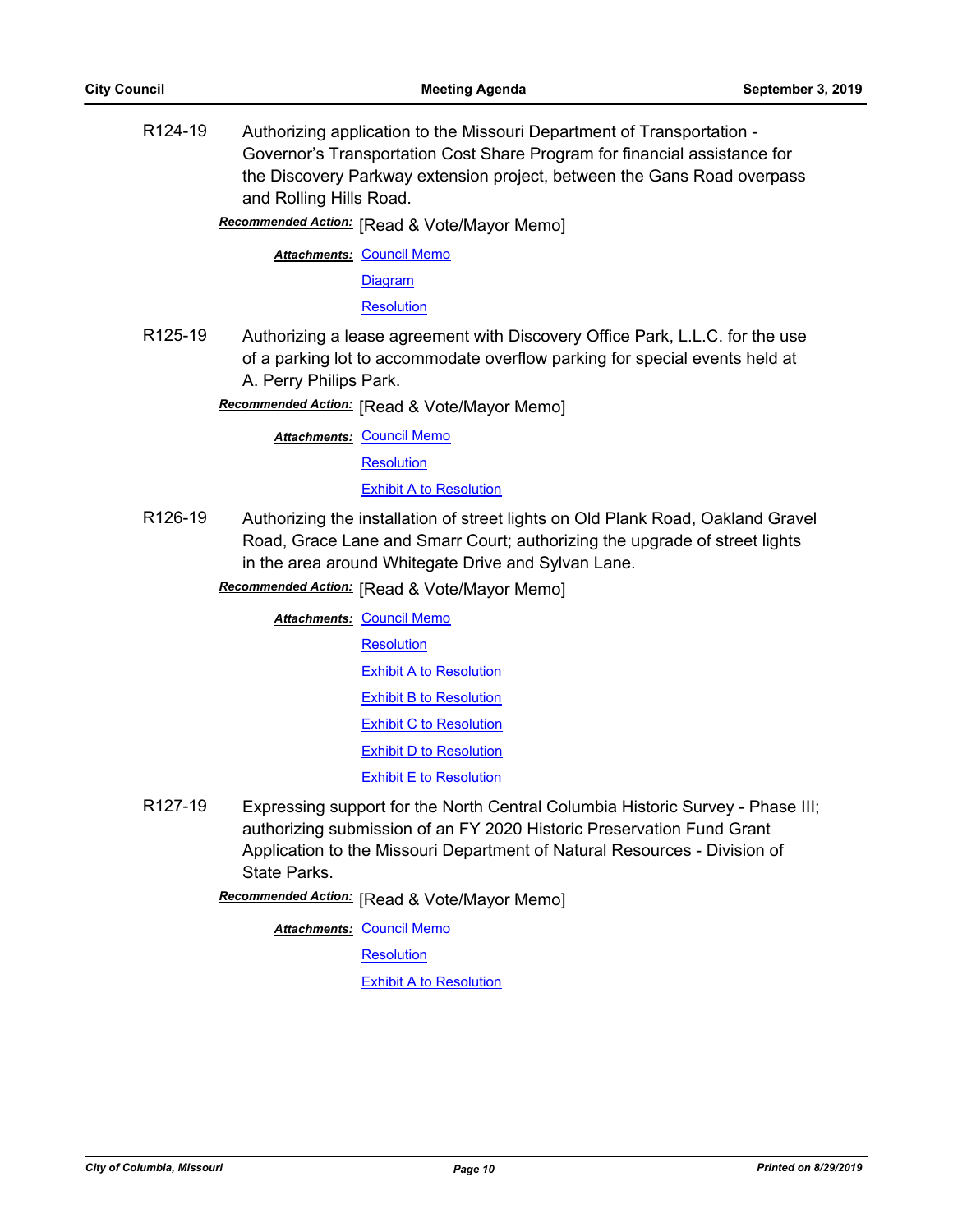# **VIII. NEW BUSINESS**

R128-19 Authorizing a special event operations agreement with Thumper Productions, L.L.C. for the 2019 Roots N' Blues N' BBQ Festival at Stephens Lake Park.

**Recommended Action:** [Read & Vote/Mayor Memo]

**Attachments: [Council Memo](http://gocolumbiamo.legistar.com/gateway.aspx?M=F&ID=86c5a2db-6594-489c-a884-0379f3e8bab2.docx)** 

**[Resolution](http://gocolumbiamo.legistar.com/gateway.aspx?M=F&ID=9665b791-1049-4a1b-bacc-1017816c0125.doc)** 

[Attachment A to Resolution](http://gocolumbiamo.legistar.com/gateway.aspx?M=F&ID=4b064936-b88a-4242-97d4-ed3b845604fa.pdf)

R129-19 Authorizing the notice of sale of Water and Electric System Revenue Bonds, Series 2019B.

**Recommended Action:** [Read & Vote/Mayor Memo]

**Attachments: [Council Memo](http://gocolumbiamo.legistar.com/gateway.aspx?M=F&ID=f1e04661-785a-46f9-85b1-fa8cde6b3b84.docx)** 

**[Resolution](http://gocolumbiamo.legistar.com/gateway.aspx?M=F&ID=72324181-1714-45da-9f03-bc058fd5014d.doc)** 

**[Exhibit A to Resolution](http://gocolumbiamo.legistar.com/gateway.aspx?M=F&ID=91c542f6-8c7a-4d32-b524-79321dde2e9e.pdf)** 

**[Exhibit B to Resolution](http://gocolumbiamo.legistar.com/gateway.aspx?M=F&ID=22531cfb-094d-46b2-9b7a-8302f345e580.pdf)** 

R130-19 Authorizing the temporary closure of a portion of the sidewalk on the west side of Scott Boulevard between Christian Fellowship Road and Sussex Drive to facilitate the relocation of a utility corridor and construction of turn lanes and pedestrian walkway for the Westbury Village development project.

**Recommended Action:** [Read & Vote/Mayor Memo]

**Attachments: [Council Memo](http://gocolumbiamo.legistar.com/gateway.aspx?M=F&ID=521f1506-79f7-4d3d-8448-d0909ceadbe5.docx)** 

**[Resolution](http://gocolumbiamo.legistar.com/gateway.aspx?M=F&ID=0750339c-7bcc-4c68-8417-dd28d1775938.doc)** 

[Exhibit A to Resolution](http://gocolumbiamo.legistar.com/gateway.aspx?M=F&ID=160bb51f-b917-423f-a50b-f803761d1092.pdf)

# **IX. INTRODUCTION AND FIRST READING**

B263-19 Authorizing the issuance of Water and Electric System Revenue Bonds, Series 2019B; and prescribing other matters relating thereto.

**Recommended Action:** [Intro & 1st Read/Mayor Memo]

**Attachments: [Council Memo](http://gocolumbiamo.legistar.com/gateway.aspx?M=F&ID=130e6392-003a-4f22-afee-6bc59baa04ad.docx)** 

**[Ordinance](http://gocolumbiamo.legistar.com/gateway.aspx?M=F&ID=bcc83998-e309-4252-b86d-be7bd78f3670.doc)** 

[Exhibit A to Ordinance](http://gocolumbiamo.legistar.com/gateway.aspx?M=F&ID=08e1240a-69a6-41d9-94e6-397b26e4e3e6.pdf)

[Exhibit B to Ordinance](http://gocolumbiamo.legistar.com/gateway.aspx?M=F&ID=e4418145-f20c-4537-ac12-c295a86fbb03.pdf)

[Exhibit C to Ordinance](http://gocolumbiamo.legistar.com/gateway.aspx?M=F&ID=691c0e21-4a44-4346-8346-6d25cac6bf04.pdf)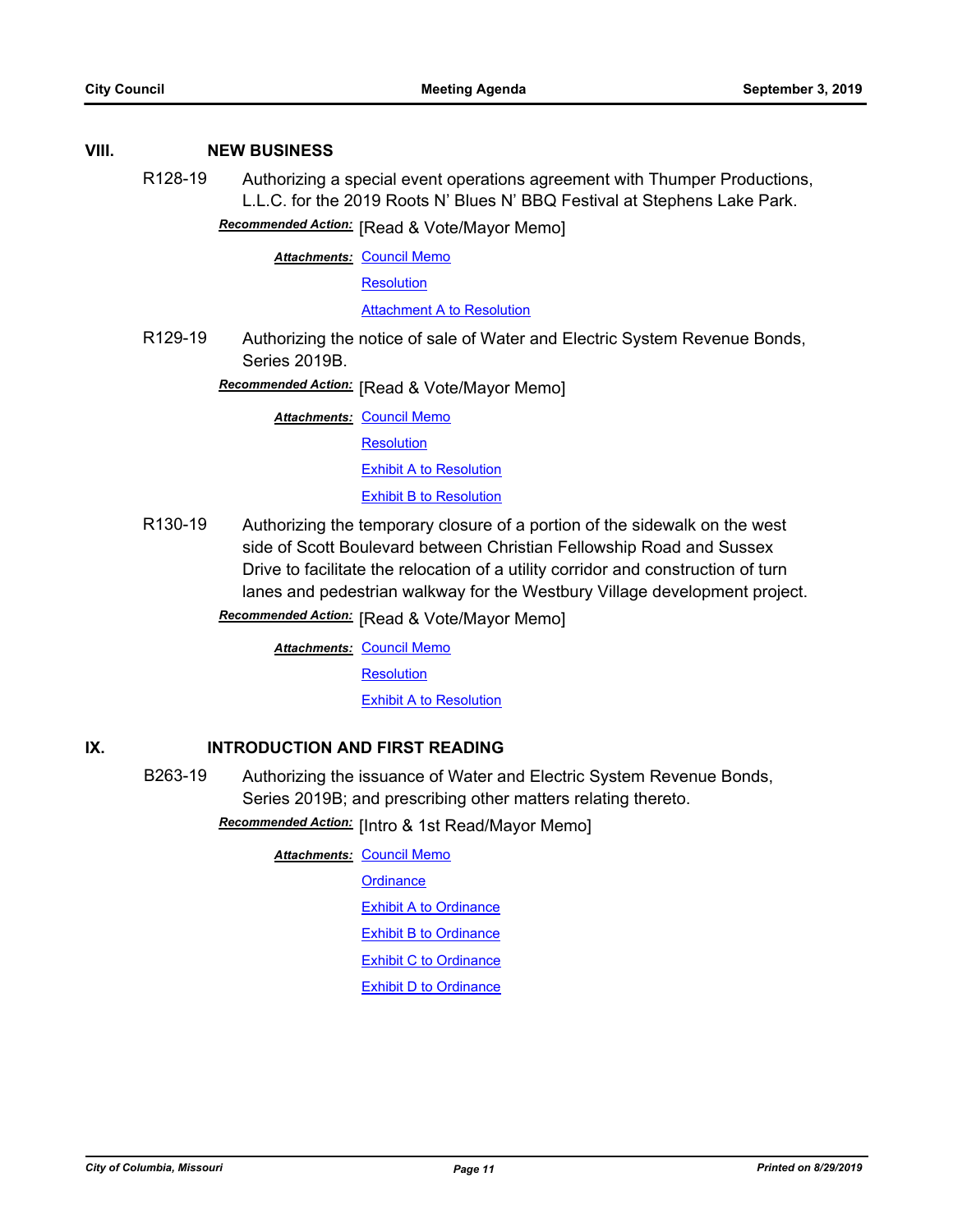B264-19**\*** Amending Chapter 2 of the City Code as it relates to membership requirements for the Commission on Cultural Affairs.

# Recommended Action: [Intro & 1st Read/Mayor Memo]

**Attachments: [Council Memo](http://gocolumbiamo.legistar.com/gateway.aspx?M=F&ID=9ec8da85-bcee-481b-8ba1-4eefedf98e20.docx)** 

**[Ordinance](http://gocolumbiamo.legistar.com/gateway.aspx?M=F&ID=18e7a5ff-a2f1-4f52-a6ed-f0437eee0ef0.doc)** 

B265-19 Amending Chapter 19 of the City Code as it relates to personnel policies, procedures, rules and regulations.

Recommended Action: [Intro & 1st Read/Mayor Memo]

**Attachments: [Council Memo](http://gocolumbiamo.legistar.com/gateway.aspx?M=F&ID=0dc6c090-fbf1-4589-894c-1a9ae871c028.docx)** 

**[Ordinance](http://gocolumbiamo.legistar.com/gateway.aspx?M=F&ID=a6548fa4-4bfe-4141-a164-1c2149938619.doc)** 

B266-19 Adopting the FY 2020 Classification and Pay Plan; providing for FY 2020 salary adjustments relating to the Classification and Pay Plan.

**Recommended Action:** [Intro & 1st Read/Mayor Memo]

**Attachments: [Council Memo](http://gocolumbiamo.legistar.com/gateway.aspx?M=F&ID=02092b3d-4388-42c6-9838-dfe9e0857d0c.docx)** 

**[Summary of Classification and Pay Plan Amendments](http://gocolumbiamo.legistar.com/gateway.aspx?M=F&ID=27982358-2f49-44b9-9437-42260ffecb69.pdf)** 

**[Ordinance](http://gocolumbiamo.legistar.com/gateway.aspx?M=F&ID=945331ae-226e-4eb3-966c-5211f96bd952.doc)** 

#### **[Exhibit A to Ordinance](http://gocolumbiamo.legistar.com/gateway.aspx?M=F&ID=5c870b6e-3074-406c-83a5-59ac710391a2.pdf)**

B267-19 Establishing plan year 2020 active employee medical and dental premium rates, non-Medicare medical rates, and retiree dental premium rates for the City of Columbia; providing for payroll withholdings.

**Recommended Action:** [Intro & 1st Read/Mayor Memo]

**Attachments: [Council Memo](http://gocolumbiamo.legistar.com/gateway.aspx?M=F&ID=33408cf1-491a-448e-b8d5-dd4937d87920.docx)** 

**[Ordinance](http://gocolumbiamo.legistar.com/gateway.aspx?M=F&ID=0ca29001-e82c-40ba-b1bc-4d7cc7ad451a.doc)** 

[Exhibit A to Ordinance](http://gocolumbiamo.legistar.com/gateway.aspx?M=F&ID=8a98fe20-fea4-4fc4-8e43-dfb92bf5d04f.pdf)

[Exhibit B to Ordinance](http://gocolumbiamo.legistar.com/gateway.aspx?M=F&ID=8b0202fa-2ae7-4fba-a543-c4f60549a0ee.pdf)

B268-19 Authorizing provisions pertaining to conditions of employment for City employees represented by Laborers' International Union of North America, Local 773.

**Recommended Action:** [Intro & 1st Read/Mayor Memo]

**Attachments: [Council Memo](http://gocolumbiamo.legistar.com/gateway.aspx?M=F&ID=ed55a236-fb41-45d8-ab4c-6db0c4fbb833.docx)** 

**[Ordinance](http://gocolumbiamo.legistar.com/gateway.aspx?M=F&ID=e1c17f91-9699-41eb-86d0-96d162d4e479.doc)** 

B269-19 Authorizing a collective bargaining agreement with Columbia Professional Firefighters I.A.F.F. Local 1055.

Recommended Action: [Intro & 1st Read/Mayor Memo]

**Attachments: [Council Memo](http://gocolumbiamo.legistar.com/gateway.aspx?M=F&ID=78cfcfcc-d9df-4567-8020-7582ecb850ca.docx)** 

**[Ordinance](http://gocolumbiamo.legistar.com/gateway.aspx?M=F&ID=9d3cb3be-61a1-4e8b-945b-f0622b6f78a4.doc)**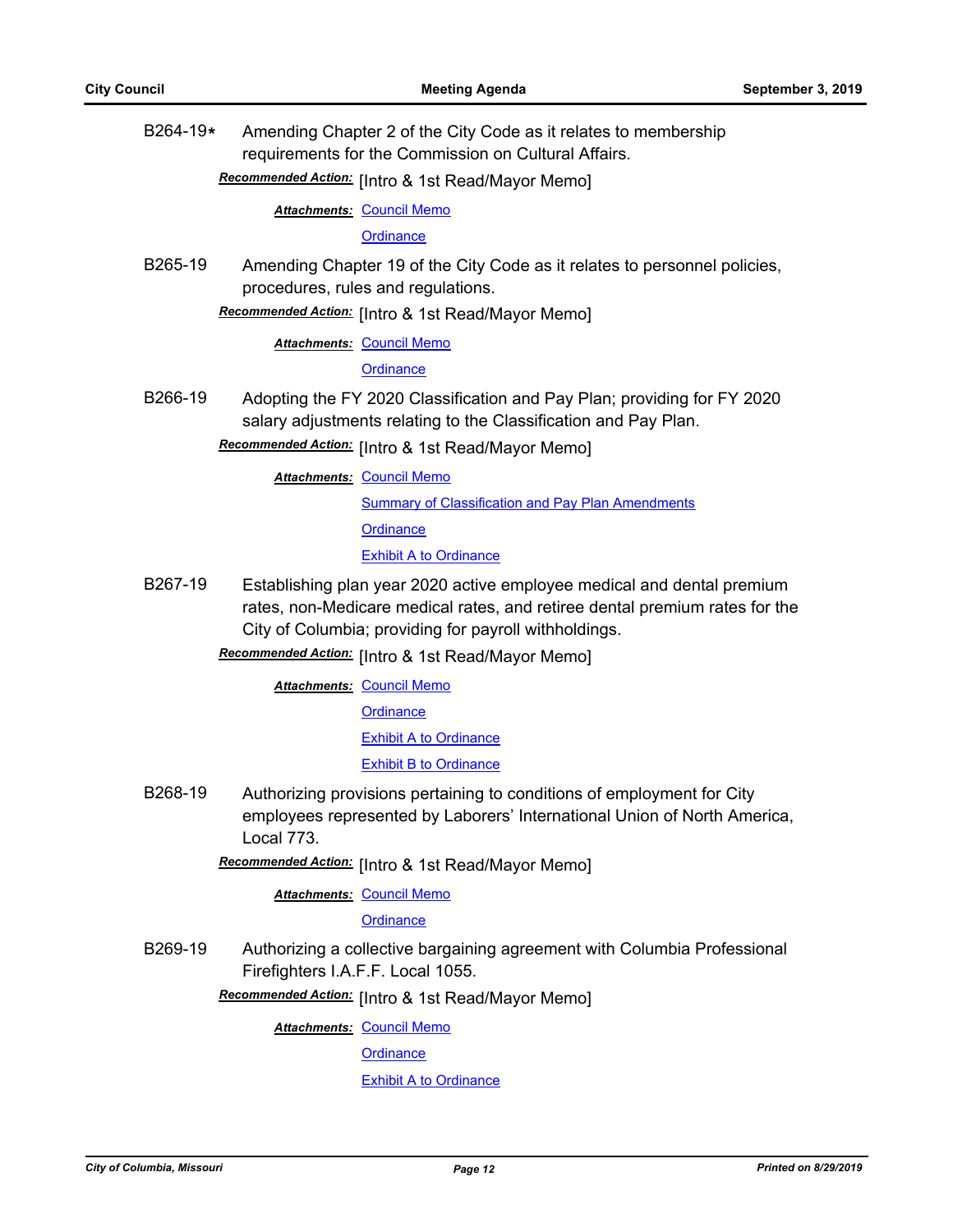B270-19 Authorizing 2019 amendments to the collective bargaining agreement with Columbia Police Officers Association, Fraternal Order of Police Lodge #26. Recommended Action: [Intro & 1st Read/Mayor Memo]

**Attachments: [Council Memo](http://gocolumbiamo.legistar.com/gateway.aspx?M=F&ID=979729e4-a32a-4bfd-acd4-fbd2d03ff9d8.docx)** 

**[Ordinance](http://gocolumbiamo.legistar.com/gateway.aspx?M=F&ID=1b5a9cd8-da73-46ea-8c0c-807b553a7c9d.doc)** 

[Attachment A to Ordinance](http://gocolumbiamo.legistar.com/gateway.aspx?M=F&ID=e015c6cb-366a-49b7-bd09-67fba1d28c35.pdf)

B271-19 Rezoning property located on the southeast corner of the intersection of Nifong Boulevard and Bethel Street from District PD (Planned Development) to District M-N (Mixed-Use Neighborhood); approving a developer agreement guaranteeing installation of public improvements and irrevocable letter of credit with Jeffrey E. Smith Investment Co. L.C. (Case No. 51-2019).

Recommended Action: [Intro &1st Read/Mayor Memo]

**Attachments: [Council Memo](http://gocolumbiamo.legistar.com/gateway.aspx?M=F&ID=451e5001-b246-4a8f-95dc-8832c69e0ff6.docx)** 

**[Staff Report to Planning and Zoning Commission](http://gocolumbiamo.legistar.com/gateway.aspx?M=F&ID=3941b961-f5a5-4c9c-99b9-8da6b33508ce.docx)** [Locator Maps](http://gocolumbiamo.legistar.com/gateway.aspx?M=F&ID=24efed84-20ed-4248-b0dc-0e73c2450f9b.pdf) [Attachment to PZC Report-Application Materials, Zoning Graphic](http://gocolumbiamo.legistar.com/gateway.aspx?M=F&ID=2c9ad29d-1cb0-4677-a1bd-99597369e2a0.pdf) [Attachment to PZC Report-Existing Zoning Ordinance & SOIs \(Ord. 21098\)](http://gocolumbiamo.legistar.com/gateway.aspx?M=F&ID=96206f8f-897e-422a-b35f-628c8aa90f44.pdf) [Attachment to PZC Report-Surrounding Zoning](http://gocolumbiamo.legistar.com/gateway.aspx?M=F&ID=483d4724-a9ed-44ce-bc32-c5dd558c3565.pdf) [Attachment to PZC Report-UDC Excerpts](http://gocolumbiamo.legistar.com/gateway.aspx?M=F&ID=0cb58a1d-ef17-4059-a4f5-377f382879b5.pdf) [Excerpts from Minutes](http://gocolumbiamo.legistar.com/gateway.aspx?M=F&ID=f7e43b3a-9518-4cd4-80c9-3da38e743f21.docx) [Public Correspondence](http://gocolumbiamo.legistar.com/gateway.aspx?M=F&ID=505fc8c0-f2e7-4312-ad41-5544a305ba0f.pdf) **[Ordinance](http://gocolumbiamo.legistar.com/gateway.aspx?M=F&ID=d2ae8f63-ae25-49a3-84e4-5276f889d58c.doc) [Attachment A to Ordinance](http://gocolumbiamo.legistar.com/gateway.aspx?M=F&ID=eea468c4-71d3-4901-b33a-cbdd74f9708a.pdf)** 

B272-19**\*\*** Rezoning property located on the south side of St. Charles Road, approximately 700 feet east of Dorado Drive, from District PD (Planned District) to District A (Agriculture District) (Case No. 101-2019).

Recommended Action: [Intro & 1st Read/Mayor Memo]

**Attachments: [Council Memo](http://gocolumbiamo.legistar.com/gateway.aspx?M=F&ID=71cbe3d2-b808-4461-8b42-0f9f24ea136d.docx)** 

[Staff Report to the Planning and Zoning Commission](http://gocolumbiamo.legistar.com/gateway.aspx?M=F&ID=c67b7a1e-7960-4753-a828-d5ea8d74cc3a.docx)

[Locator Maps \(amended\)](http://gocolumbiamo.legistar.com/gateway.aspx?M=F&ID=2d64e45b-fa49-4d7c-bbb9-e1258c391553.pdf)

[Locator Maps \(original\)](http://gocolumbiamo.legistar.com/gateway.aspx?M=F&ID=e2866e70-998d-457f-a174-0398f53ec414.pdf)

[Excerpts from Minutes](http://gocolumbiamo.legistar.com/gateway.aspx?M=F&ID=3157db43-f038-4f56-941d-07c1b5b78b3c.docx)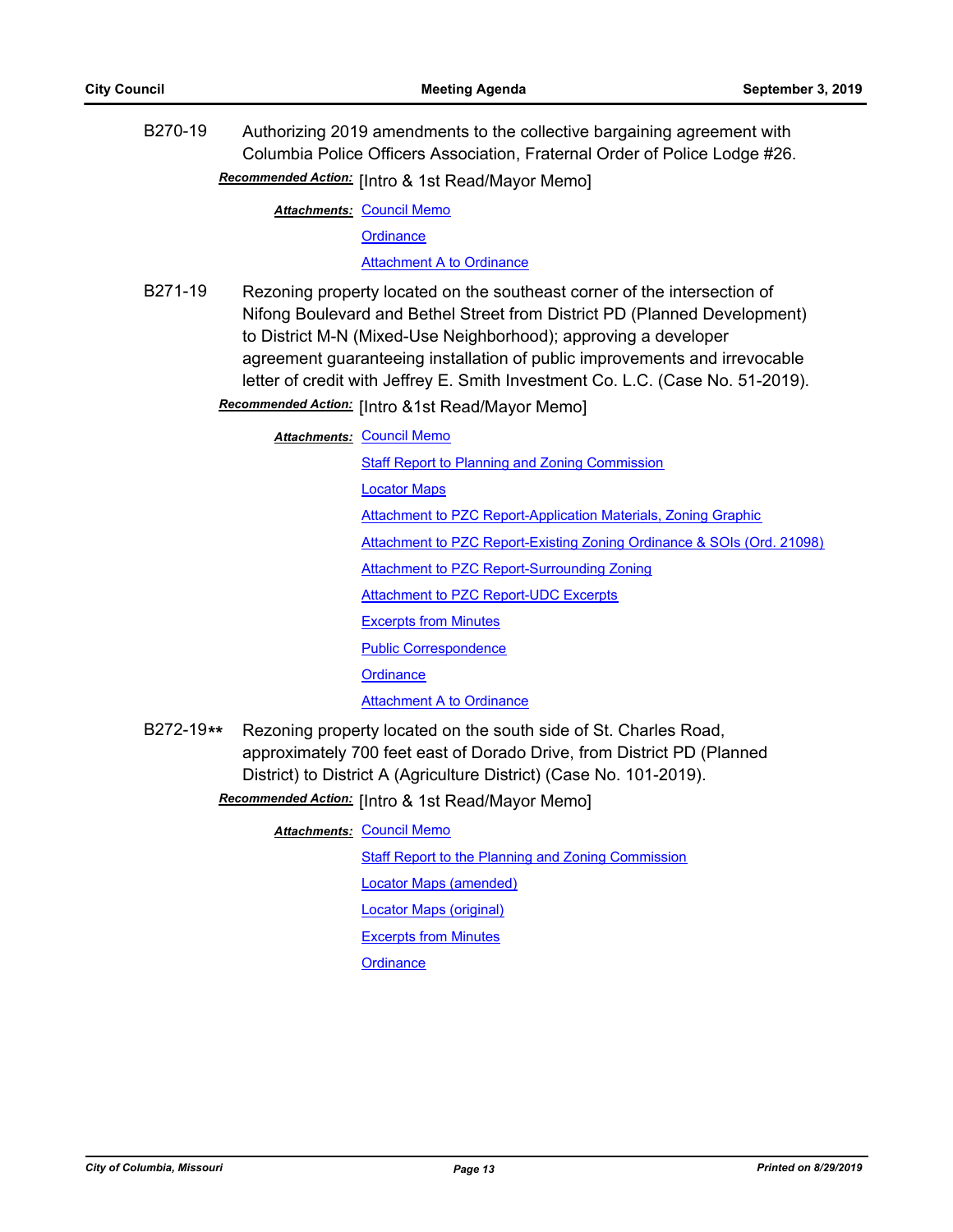B273-19**\*** Approving the Final Plat of "Harris Estates Plat 2" located on the south side of St. Charles Road, approximately 700 feet east of Dorado Drive; authorizing a performance contract (Case No. 141-2019).

**Recommended Action:** [Intro & 1st Read/Mayor Memo]

**Attachments: [Council Memo](http://gocolumbiamo.legistar.com/gateway.aspx?M=F&ID=af71ef5a-714a-49ec-a5c9-2d46704fe23c.docx)** 

[Locator Maps](http://gocolumbiamo.legistar.com/gateway.aspx?M=F&ID=8f9f449e-b811-4ed6-963b-4a83574e1ab1.pdf) [Final Plat](http://gocolumbiamo.legistar.com/gateway.aspx?M=F&ID=86348479-7c7e-4d1e-8524-65bfec1e41b5.pdf) **[Ordinance](http://gocolumbiamo.legistar.com/gateway.aspx?M=F&ID=30a89e7b-bef6-41bc-8401-4893963e361d.doc)** [Exhibit A to Ordinance](http://gocolumbiamo.legistar.com/gateway.aspx?M=F&ID=f6d25ec2-2d97-4f71-85a6-98b397f3cc3c.pdf)

B274-19**\*** Approving the Final Plat of "Samuels First Addition, Plat No. 2" located on the north side of Locust Street and east of Hitt Street (1107 and 1109 Locust Street); authorizing a performance contract (Case No. 163-2019).

Recommended Action: [Intro & 1st Read/Mayor Memo]

**Attachments: [Council Memo](http://gocolumbiamo.legistar.com/gateway.aspx?M=F&ID=1bef8df9-2559-4061-a33d-08cee56cb561.docx)** 

[Locator Maps](http://gocolumbiamo.legistar.com/gateway.aspx?M=F&ID=e1d341fe-a06e-4f7b-b11e-0e29a1f9b9ea.pdf)

[Final Plat](http://gocolumbiamo.legistar.com/gateway.aspx?M=F&ID=66c441b4-8f84-4934-b86d-fc7c15f0b088.pdf)

**[Ordinance](http://gocolumbiamo.legistar.com/gateway.aspx?M=F&ID=87fe358e-2ab9-4613-9851-e13d4cb5b866.doc)** 

**[Exhibit A to Ordinance](http://gocolumbiamo.legistar.com/gateway.aspx?M=F&ID=9ff4afca-ded7-4581-be7d-7e45135f2812.pdf)** 

- B275-19**\*** Vacating street rights-of-way along the west side of Conley Road/Business Loop 70 associated with the recently completed Conley Road extension project (Case No. 157-2019).
	- **Recommended Action:** [Intro & 1st Read/Mayor Memo]

**Attachments: [Council Memo](http://gocolumbiamo.legistar.com/gateway.aspx?M=F&ID=43face3c-3de7-40c0-8763-588e52583c0c.docx)** 

[Locator Maps](http://gocolumbiamo.legistar.com/gateway.aspx?M=F&ID=a0135fb3-1d88-4d52-9e20-a409ae2498d9.pdf)

[Site Plan](http://gocolumbiamo.legistar.com/gateway.aspx?M=F&ID=2881e06d-8d8a-40e8-8eae-436d3f8342f4.pdf)

**[Ordinance](http://gocolumbiamo.legistar.com/gateway.aspx?M=F&ID=39c63ed8-edb3-437d-9fe4-66965e9a071f.doc)** 

B276-19**\*** Authorizing a consolidated grant agreement with the Missouri Highways and Transportation Commission for FY 2020 transportation planning services (Case No. 207-2019).

Recommended Action: [Intro & 1st Read/Mayor Memo]

**Attachments: [Council Memo](http://gocolumbiamo.legistar.com/gateway.aspx?M=F&ID=9674928d-5a8a-4e8d-b4b0-8d98be5ecc01.docx)** 

**[Ordinance](http://gocolumbiamo.legistar.com/gateway.aspx?M=F&ID=14ce5d04-1bdf-4b30-8ab8-1a23fcd505ae.doc)**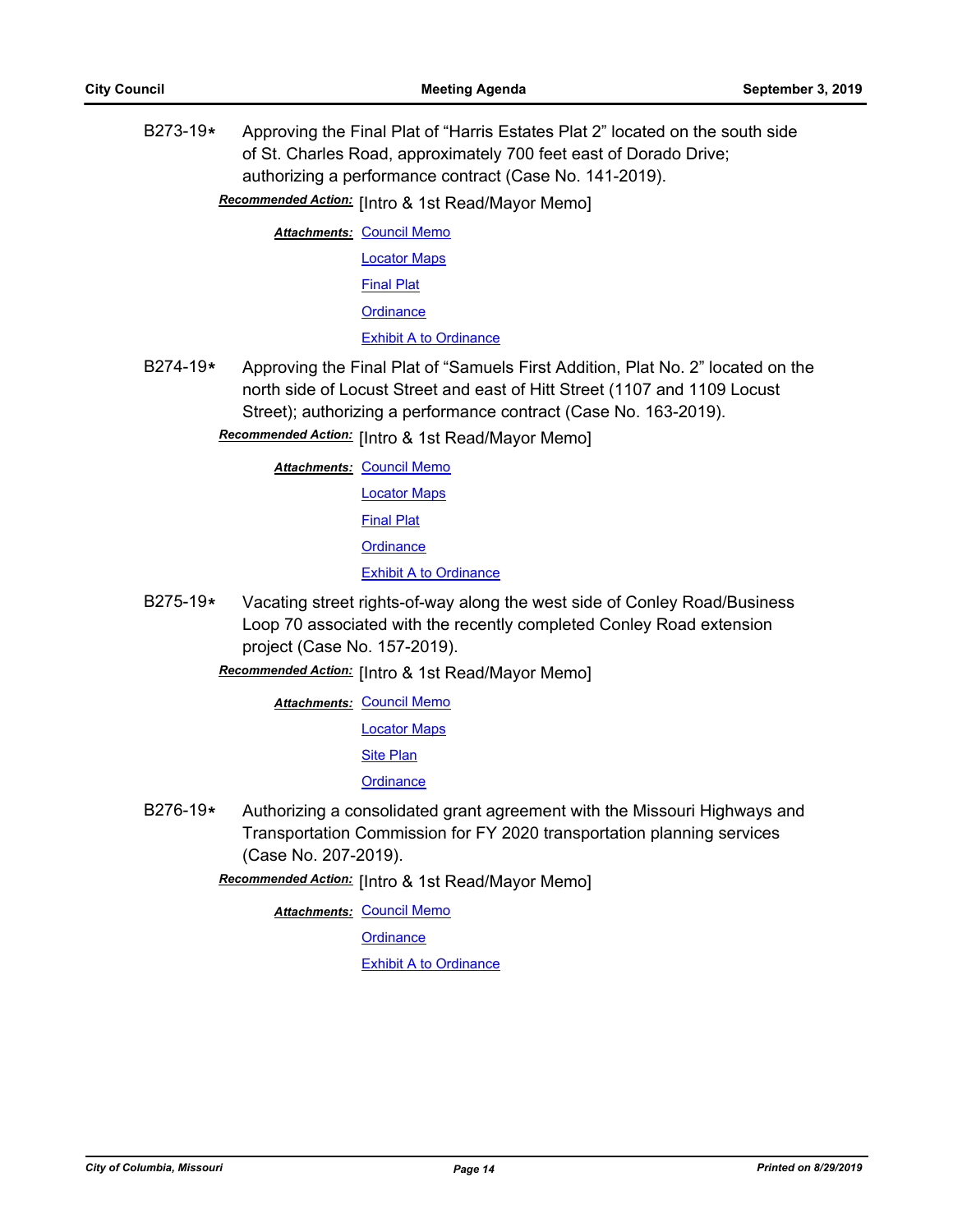B277-19**\*** Authorizing a contract for sale of real estate with Mohammad S. Diab and Samantha Jo Diab for the acquisition of property located at 210 Hickman Avenue and 212 Hickman Avenue.

Recommended Action: [Intro & 1st Read/Mayor Memo]

**Attachments: [Council Memo](http://gocolumbiamo.legistar.com/gateway.aspx?M=F&ID=b50b68c8-07d1-41af-b922-4189ee6563e5.docx)** 

[Appraisal - 210 Hickman Avenue](http://gocolumbiamo.legistar.com/gateway.aspx?M=F&ID=66e5d82a-eef2-45d3-95d4-36b6a2a9b5cf.pdf) [Appraisal - 212 Hickman Avenue](http://gocolumbiamo.legistar.com/gateway.aspx?M=F&ID=c4b7e5ff-6e41-4283-9db3-c459e3631ce8.pdf) **[Ordinance](http://gocolumbiamo.legistar.com/gateway.aspx?M=F&ID=717b9b32-02e5-4813-bdb1-78d6e1897652.doc)** [Exhibit A to Ordinance](http://gocolumbiamo.legistar.com/gateway.aspx?M=F&ID=89dd4950-e2aa-4e53-8846-edb570814ed9.pdf)

- B278-19**\*** Amending Ordinance No. 023938 to correct the legal description for the District M-C (Mixed-Use Corridor) tract within Auburn Hills Plat 17 located on the northeast corner of the intersection of Brown School Road and Highway 763.
	- Recommended Action: [Intro & 1st Read/Mayor Memo]

**Attachments: [Council Memo](http://gocolumbiamo.legistar.com/gateway.aspx?M=F&ID=617c976d-4c22-43b2-a1b4-a46281eb750d.docx)** [Locator Maps](http://gocolumbiamo.legistar.com/gateway.aspx?M=F&ID=df5c20cc-2682-493a-b94a-0bc7f5879558.pdf) [Zoning Graphic](http://gocolumbiamo.legistar.com/gateway.aspx?M=F&ID=415e95fe-c546-413c-b4f3-bfcb830982bf.pdf) **[Ordinance](http://gocolumbiamo.legistar.com/gateway.aspx?M=F&ID=b189b2da-f327-4d2f-b81e-170ec715e006.doc)** 

B279-19**\*** Amending Chapter 14 of the City Code as it relates to parking fees for unmetered off-street facilities.

Recommended Action: [Intro & 1st Read/Mayor Memo]

**Attachments: [Council Memo](http://gocolumbiamo.legistar.com/gateway.aspx?M=F&ID=7d7107b6-3f63-4e1b-b336-b5f892415a59.docx)** 

#### **[Ordinance](http://gocolumbiamo.legistar.com/gateway.aspx?M=F&ID=85dd32ad-98db-4172-ad48-fcc1e8331c00.doc)**

- B280-19**\*** Amending the FY 2019 Annual Budget by appropriating funds for additional equipment associated with the installation of parking facility gate arm systems in municipal parking facilities.
	- Recommended Action: [Intro & 1st Read/Mayor Memo]

**Attachments: [Council Memo](http://gocolumbiamo.legistar.com/gateway.aspx?M=F&ID=538090f7-673d-4030-a87b-4cffb6009314.docx)** 

#### **[Ordinance](http://gocolumbiamo.legistar.com/gateway.aspx?M=F&ID=35b3e57e-7f37-4449-a244-78cf96202da2.doc)**

B281-19**\*** Amending the FY 2019 Annual Budget by appropriating funds to cover overages in the Transit Fund due to an increase in fuel and maintenance costs and Paratransit ridership services.

Recommended Action: [Intro & 1st Read/Mayor Memo]

**Attachments: [Council Memo](http://gocolumbiamo.legistar.com/gateway.aspx?M=F&ID=13223662-82d7-4b87-95c6-cee309e56155.docx)**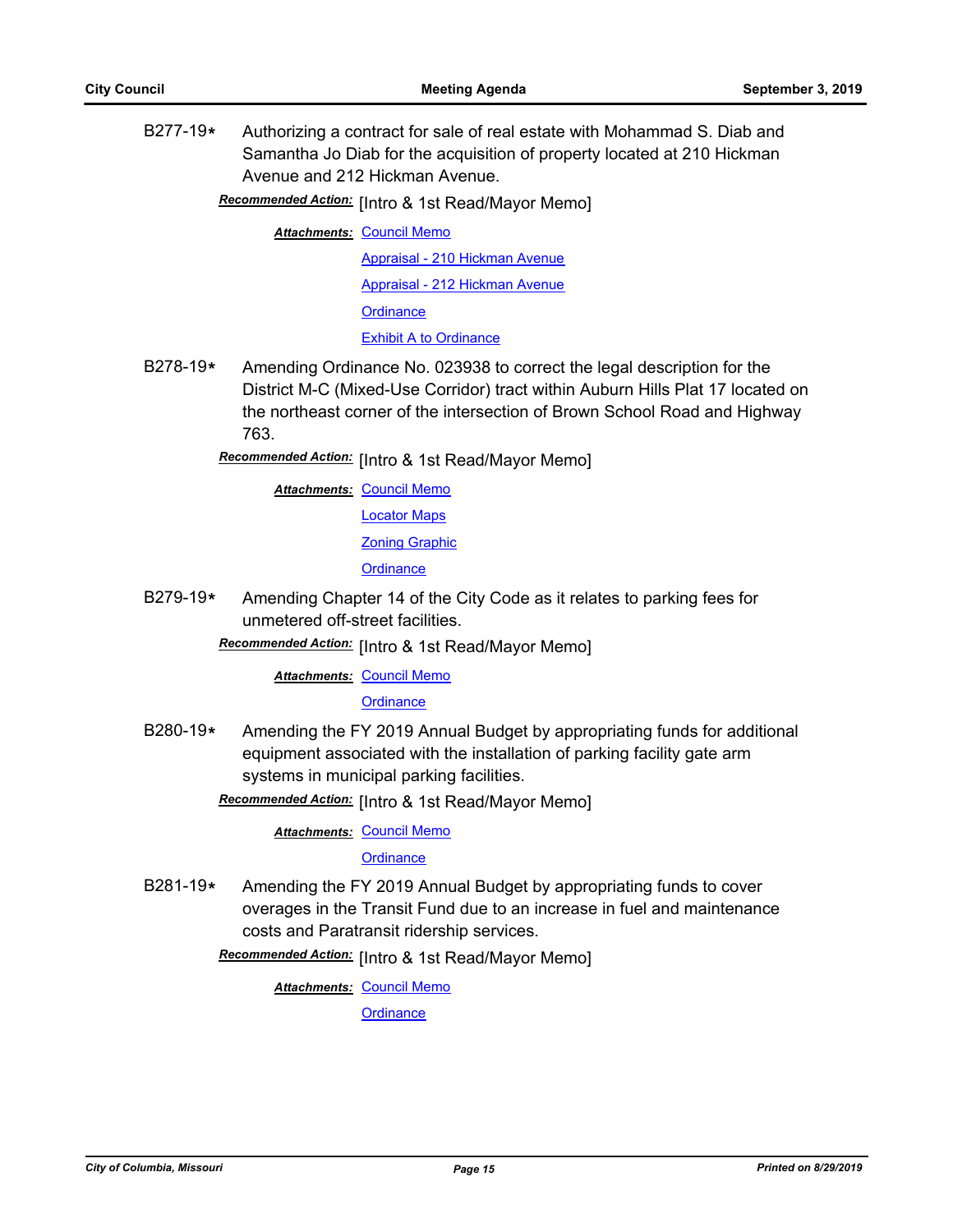B282-19**\*** Amending Chapter 13 of the City Code to permit licensed waste haulers to engage in food waste removal.

[Intro & 1st Read/Mayor Memo] *Recommended Action:*

**Attachments: [Council Memo](http://gocolumbiamo.legistar.com/gateway.aspx?M=F&ID=dfbae9ef-2a99-456a-9c19-a490716d4e40.docx)** 

[Organic Waste Management Study](http://gocolumbiamo.legistar.com/gateway.aspx?M=F&ID=1933dc65-5d3a-4b72-b3a9-55516966d617.pdf)

**[Ordinance](http://gocolumbiamo.legistar.com/gateway.aspx?M=F&ID=95adef51-456b-4800-a8f7-aa971e980f2f.doc)** 

B283-19**\*** Authorizing a joint funding agreement with the U.S. Geological Survey, United States Department of the Interior for operation and maintenance of a streamgage on Hinkson Creek to provide historical stream flow data and flood stage information.

**Recommended Action:** [Intro & 1st Read/Mayor Memo]

**Attachments: [Council Memo](http://gocolumbiamo.legistar.com/gateway.aspx?M=F&ID=15b870e9-6452-444f-a28e-8f935bf27057.docx)** 

[Communication from USGS](http://gocolumbiamo.legistar.com/gateway.aspx?M=F&ID=28e2ee4e-0f2b-49f2-ad11-e76e6039ff78.pdf) **[Ordinance](http://gocolumbiamo.legistar.com/gateway.aspx?M=F&ID=22e73fcf-272c-4579-94bd-cc3ddd714fe3.doc)** [Exhibit A to Ordinance](http://gocolumbiamo.legistar.com/gateway.aspx?M=F&ID=a8155f36-1b28-49bf-8cfb-d78db3f67400.pdf)

B284-19**\*** Authorizing a joint funding agreement for water resource investigations with the U.S. Geological Survey, United States Department of the Interior for groundwater monitoring of well sites in the vicinity of the McBaine wetland treatment units and the Eagle Bluffs Conservation Area.

Recommended Action: [Intro & 1st Read/Mayor Memo]

**Attachments: [Council Memo](http://gocolumbiamo.legistar.com/gateway.aspx?M=F&ID=b80096fa-cb86-4d3b-ba80-6a8f4184540a.docx)** [Communication from USGS](http://gocolumbiamo.legistar.com/gateway.aspx?M=F&ID=25942b9a-ec52-455f-9735-4f8cf2db69f4.pdf)

[USGS Proposal](http://gocolumbiamo.legistar.com/gateway.aspx?M=F&ID=6989678f-2b91-4ed9-b522-8840b8872df1.pdf)

**[Ordinance](http://gocolumbiamo.legistar.com/gateway.aspx?M=F&ID=8bc8ade4-2e3a-4aad-a4be-a0335993c602.doc)** 

[Exhibit A to Ordinance](http://gocolumbiamo.legistar.com/gateway.aspx?M=F&ID=eeae9f1a-c412-4cf7-8ab4-ace79d24bac4.pdf)

B285-19**\*** Authorizing execution of a deed of dedication for utility easement to accommodate the installation of a public sewer main across a portion of the Norma Sutherland Smith Park property.

**Recommended Action:** [Intro & 1st Read/Mayor Memo]

**Attachments: [Council Memo](http://gocolumbiamo.legistar.com/gateway.aspx?M=F&ID=2af1688a-727f-49f4-a9e4-1f67740508d0.docx)** 

[Diagram](http://gocolumbiamo.legistar.com/gateway.aspx?M=F&ID=aa0cbfe3-2756-48bc-aed3-0b5b641a4085.pdf)

**[Ordinance](http://gocolumbiamo.legistar.com/gateway.aspx?M=F&ID=de1e25f1-f498-426e-ad46-a1a10f6d39be.doc)**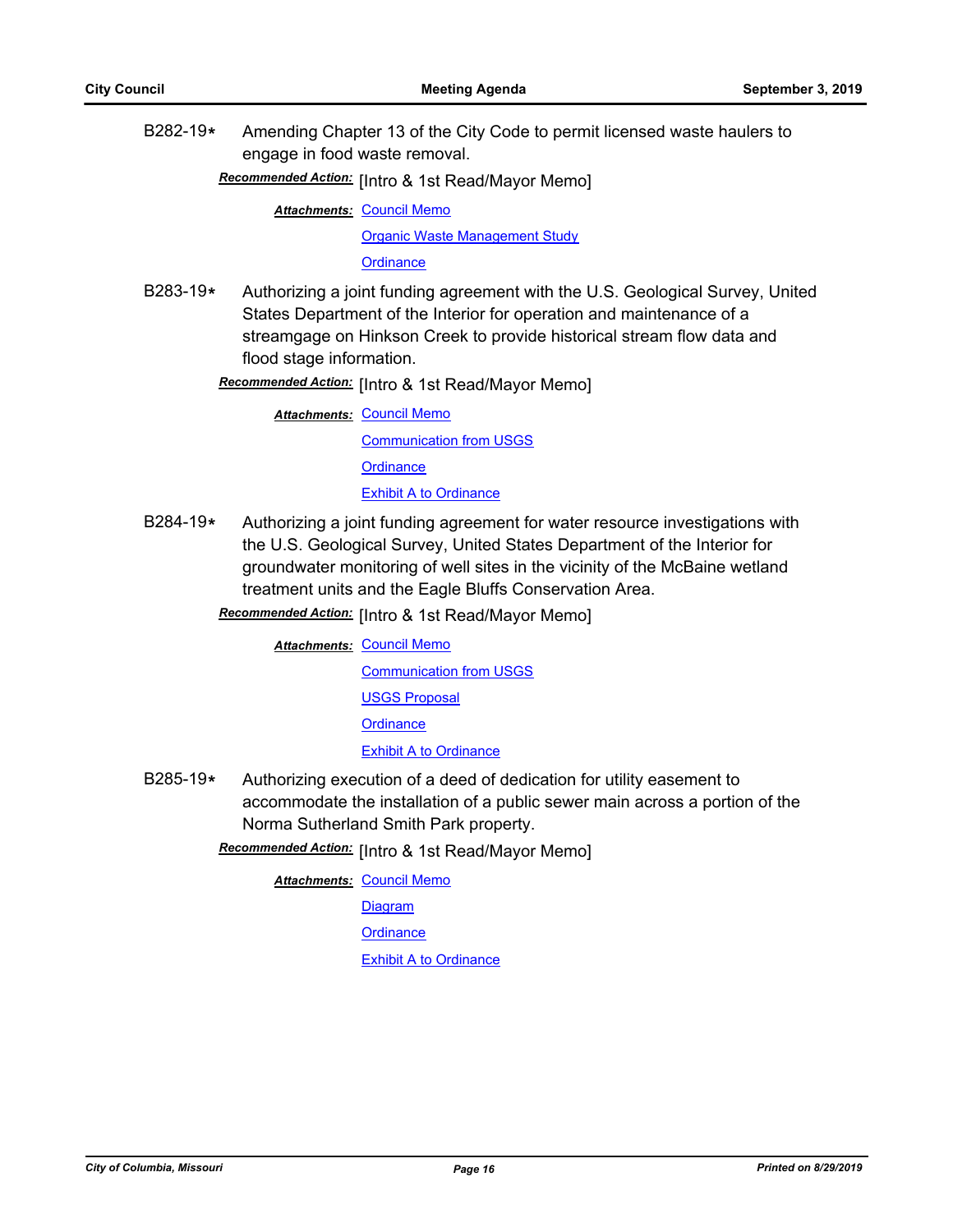B286-19**\*** Authorizing a program services contract with the Missouri Department of Health and Senior Services for the Show Me Healthy Women program.

Recommended Action: [Intro & 1st Read/Mayor Memo]

**Attachments: [Council Memo](http://gocolumbiamo.legistar.com/gateway.aspx?M=F&ID=7ba5b65e-b8d7-4a1b-be94-1e68cfc672b8.docx)** 

**[Ordinance](http://gocolumbiamo.legistar.com/gateway.aspx?M=F&ID=c7988b80-6450-4fa0-80bc-c14ea21b5c18.doc)** 

[Exhibit A to Ordinance](http://gocolumbiamo.legistar.com/gateway.aspx?M=F&ID=02950e1a-8e26-4ee7-989d-515035fa16d5.pdf)

B287-19**\*** Authorizing an agreement with the Missouri Department of Health and Senior Services for funding for Teen Outreach Program club supplies and Community Services Learning resources; amending the FY 2019 Annual Budget by appropriating funds.

**Recommended Action:** [Intro & 1st Read/Mayor Memo]

**Attachments: [Council Memo](http://gocolumbiamo.legistar.com/gateway.aspx?M=F&ID=2dc37591-ca66-47bf-996b-c3361a5f1841.docx)** 

**[Ordinance](http://gocolumbiamo.legistar.com/gateway.aspx?M=F&ID=a8fc7736-8092-4ade-8900-482a7d038e4d.doc)** 

[Exhibit A to Ordinance](http://gocolumbiamo.legistar.com/gateway.aspx?M=F&ID=a3873a23-88bf-4697-8a8b-e4050f9987bb.pdf)

B288-19**\*** Amending the FY 2019 Annual Budget by appropriating funds for the Fire Department training academy repairs project.

Recommended Action: [Intro & 1st Read/Mayor Memo]

**Attachments: [Council Memo](http://gocolumbiamo.legistar.com/gateway.aspx?M=F&ID=547ceda4-abf3-460e-9df7-1d359cee68e1.docx)** 

**[Ordinance](http://gocolumbiamo.legistar.com/gateway.aspx?M=F&ID=8eb7c082-0f41-4ae0-9ea8-aa3c0b173893.doc)** 

B289-19**\*** Authorizing a development agreement with Broadway Lodging Two, LLC to establish public infrastructure obligations relating to the construction of a new hotel tower on property located at 1106 E. Walnut Street; authorizing right of use license permits for emergency exit doors, balconies, an entrance canopy, footings and foundations, conduits, skywalks connecting the new hotel tower to the existing hotel tower, roof overhang and an awning.

**Attachments: [Council Memo](http://gocolumbiamo.legistar.com/gateway.aspx?M=F&ID=ea698985-6ba5-4c73-976c-307b85e5d960.docx) [Ordinance](http://gocolumbiamo.legistar.com/gateway.aspx?M=F&ID=8965a861-4c5a-4b23-81cd-30a3d7d92a2d.doc)** [Attachment A to Ordinance](http://gocolumbiamo.legistar.com/gateway.aspx?M=F&ID=17f608eb-175a-452d-a248-7d319e3f4106.pdf) [Attachment B to Ordinance](http://gocolumbiamo.legistar.com/gateway.aspx?M=F&ID=b6c52a19-2b06-4c9a-b13d-d22a0109aab9.pdf) [Attachment C to Ordinance](http://gocolumbiamo.legistar.com/gateway.aspx?M=F&ID=9eb01e8e-bc38-4550-8a52-d851124c5362.pdf) [Attachment D to Ordinance](http://gocolumbiamo.legistar.com/gateway.aspx?M=F&ID=2e2d3417-b35d-49b4-885c-b6a0f69ec8f4.pdf) [Attachment E to Ordinance](http://gocolumbiamo.legistar.com/gateway.aspx?M=F&ID=446ff6fa-4752-4b92-b558-f55e7843c587.pdf) **[Attachment F to Ordinance](http://gocolumbiamo.legistar.com/gateway.aspx?M=F&ID=c75f8d1e-ea6e-41bd-b7c0-cf63972ef908.pdf)** [Attachment G to Ordinance](http://gocolumbiamo.legistar.com/gateway.aspx?M=F&ID=347e8534-6932-40c2-acea-2a344b3fd1dc.pdf)

**Recommended Action:** [Intro & 1st Read/Mayor Memo]